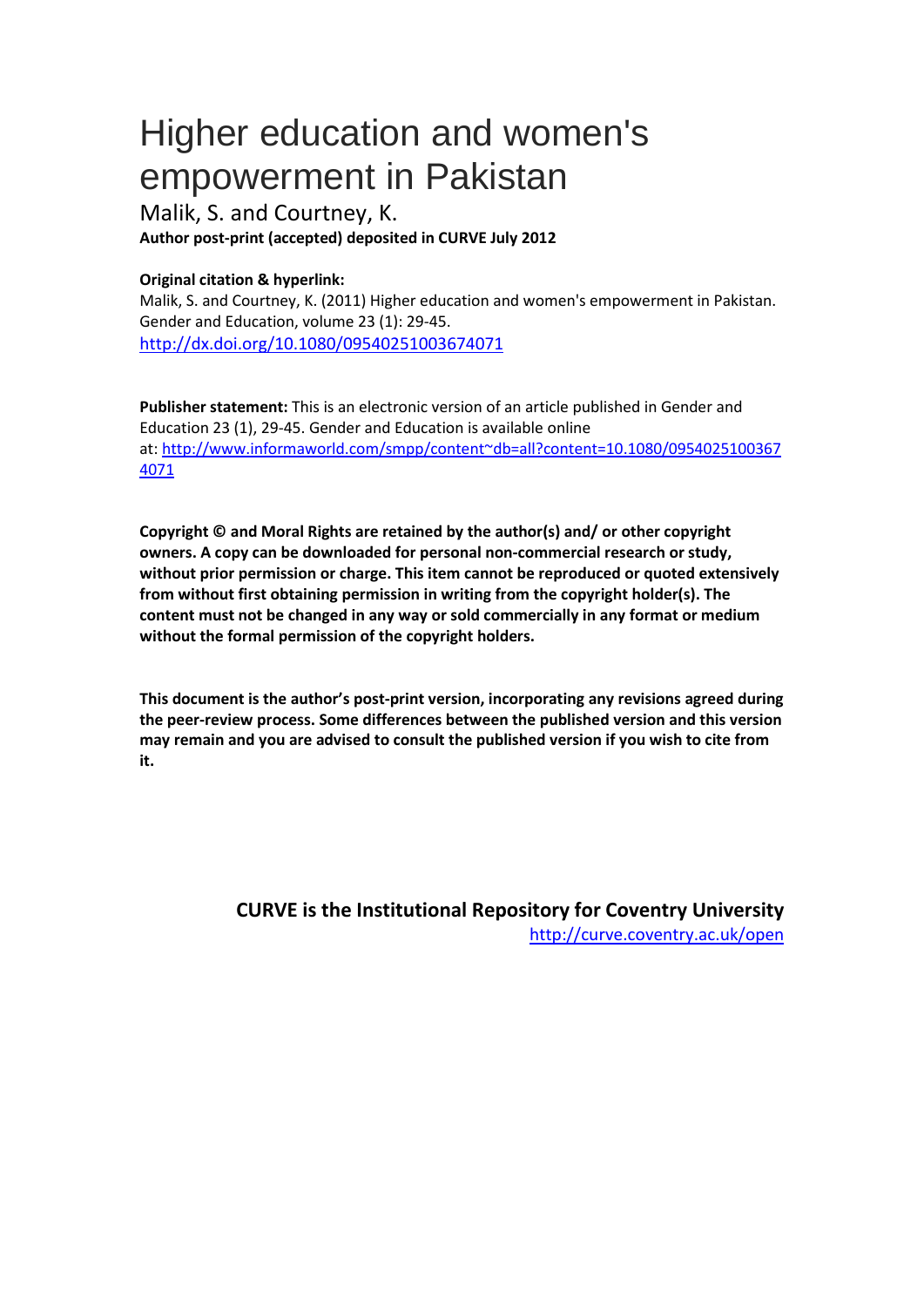### **Higher Education and Women's Empowerment in Pakistan**

Dr Samina Malik,

International Islamic University, Islamabad, Pakistan

[samina.malik@iiu.edu.pk](mailto:samina.malik@iiu.edu.pk)

Kathy Courtney,

Coventry University, Coventry UK

[k.courtney@coventry.ac.uk](mailto:k.courtney@coventry.ac.uk)

### **Abstract**

This paper summarises the findings of a doctoral study by Malik (2005) which explored to what extent participation in higher education offers empowerment to women in Pakistan. A survey instrument was used to question female faculty members and female students from ten public universities in Pakistan. 1,290 students and 290 faculty members responded. Subsequently, semi-structured interviews were held with ten faculty members and ten students. Respondents highlighted economic independence and an increased standing within family and society as the main benefits of higher education participation. A major finding is that participation in higher education enables women to impact on a number of discriminatory practices simultaneously and thereby effect change for the better. The main recommendation is that future educational strategies be developed with the aim of further promoting gender equality in all areas of education in Pakistan, but particularly with the aim of increasing female students' participation in higher education.

### **Acknowledgements:**

Thanks go to Dr. Adrian Bromage, Coventry University and Dr. Mary Deane, Coventry University, for their helpful comments on earlier drafts of this paper and their encouragement and support to the authors in writing this paper.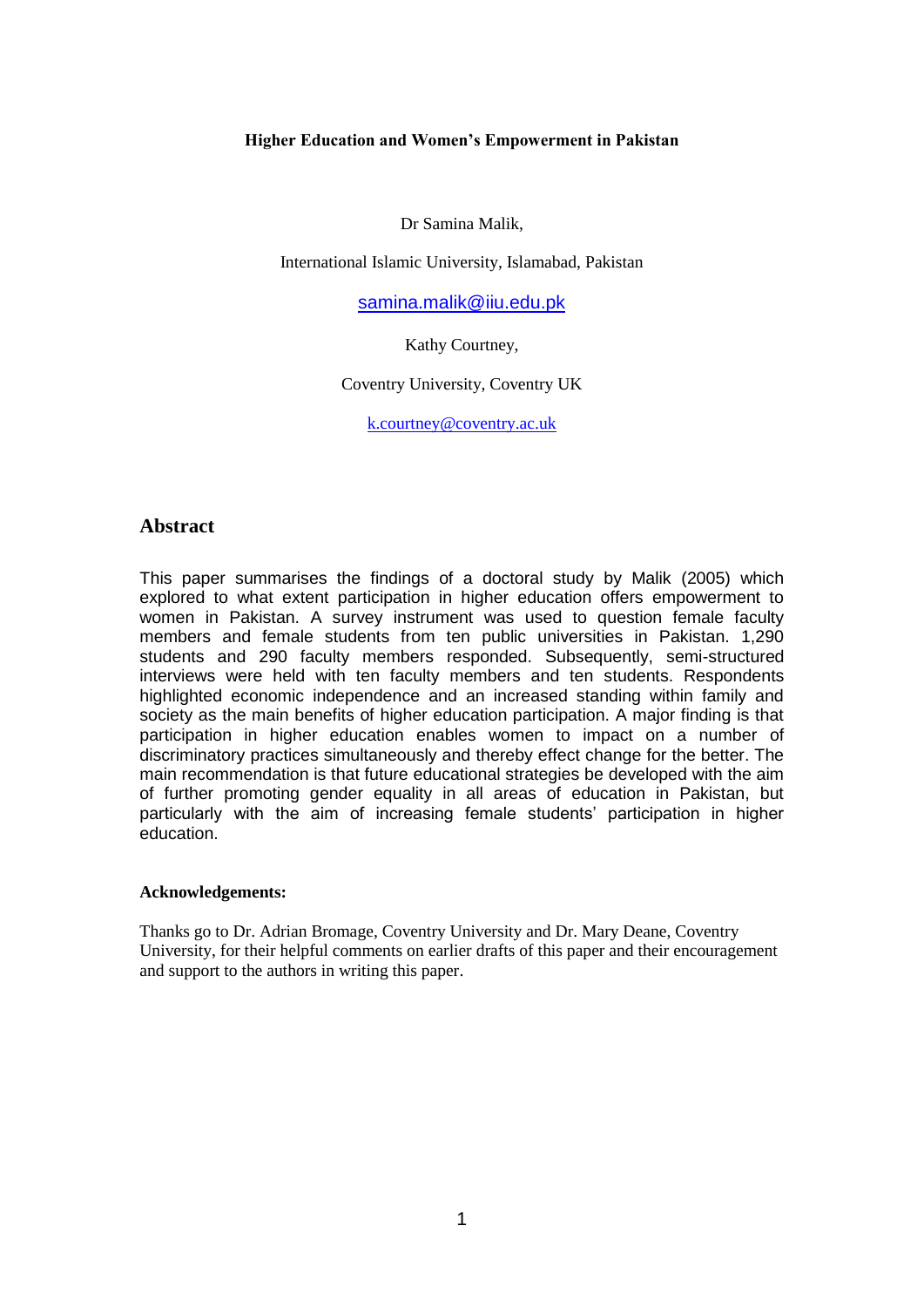### **Introduction**

This paper summarizes the findings of a doctoral study by Malik (2005) which investigated the effects of participation in higher education on women"s empowerment in Pakistan. The findings relate to the prevailing cultural conditions of a patriarchal society with deep-rooted societal norms which act as powerful barriers to the introduction of change. This extends to a situation where laws designed to establish greater gender parity remain largely ineffective, due to forceful societal means of influencing women to refrain from claiming the rights granted to them by law. Results from the study nonetheless indicate that participation in higher education opens up new options for women as individuals in Pakistan and further sets up ripples with the power to initiate significant changes in the direction of greater gender parity in Pakistani society.

The [Islamic Republic](http://en.wikipedia.org/wiki/Islamic_republic) of Pakistan is a [sovereign](http://en.wikipedia.org/wiki/Sovereignty) [country](http://en.wikipedia.org/wiki/Country) located in [South Asia.](http://en.wikipedia.org/wiki/South_Asia) Its total population is 155.5million. It is the [sixth most populous country](http://en.wikipedia.org/wiki/List_of_countries_by_population) in the world (Government of Pakistan 2005a). Pakistan is a rapidly [developing country,](http://en.wikipedia.org/wiki/Developing_country) but is facing a number of challenges on both political and economic fronts. Establishing an education system that delivers free, compulsory and high quality education even at primary level remains a target for the future (Government of Pakistan 2009). Agriculture is the mainstay of Pakistan"s economy, employing about 50% of the population.

In Pakistan, socio-cultural values and norms strongly influence women"s position in society (Klein & Nestvogel 1992). Though the patriarchal structure is not uniform across the whole country, in general, society is male-dominated. The gender gap is deep-rooted and violation of constitutional laws is widespread (Mehdi 2004). Men tend to hold positions of power, while women are adversely affected in all spheres of life (Madhani 2007). In South Asia, Pakistan is the country with the widest gender gap and discrimination against women continues to persist in all walks of life (UNICEF 2006).

Women"s empowerment and gender equality are key objectives for the United Nations (UN) and other humanitarian organisations. The United Nations Educational, Scientific and Cultural Organization (UNESCO) names gender equality as one of two global priorities (UNESCO 2009). Key events in the international dialogue relating to women"s empowerment and gender equality are the Beijing Declaration and Platform for Action (United Nations 1996), the United Nations" Millennium Declaration (United Nations 2000) and the subsequently formulated Millennium Development Goals (MDGs), with targets for achieving specific levels of improvements by 2015 (United Nations 2001; UNDP 2008; World Bank 2003).

Eight MDGs are named, of which the promotion of gender equality and the empowerment of women is one. Others include the eradication of extreme poverty and hunger, achieving universal primary education for all, the reduction of child mortality and improving maternal health. The MDGs are seen as highly interdependent, while gender equality and women's empowerment are regarded as instrumental in achieving all other MDGs (UNDP 2008; UNDP 2005; World Bank 2003). In general, the promotion of gender equality and women"s empowerment are viewed as key contributory factors towards achieving a range of highpriority humanitarian targets (United Nations 1996; United Nations 2000), including the establishment of sustainable developments and securing conflict reduction and peace (UNDP 2008; United Nations 2000; World Bank 2003).

Providing a concise definition of women"s empowerment is not easy. A definition taken from POPIN (undated) captures key elements of this complex concept: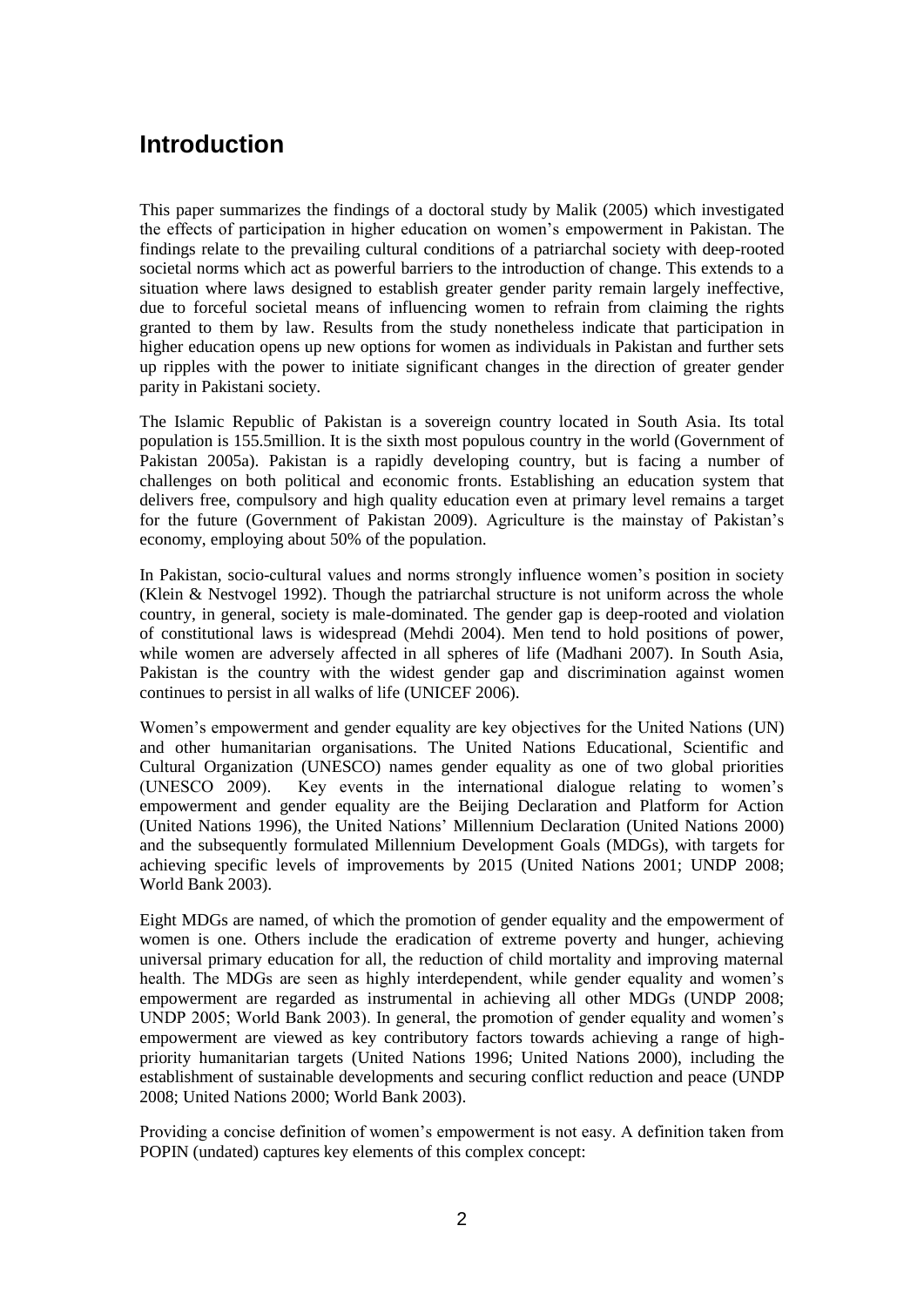"Women"s empowerment has five components: women"s sense of self-worth; their right to have and to determine choices; their right to have access to opportunities and resources; their right to have the power to control their own lives, both within and outside the home; and their ability to influence the direction of social change to create a more just social and economic order, nationally and internationally."

It is interesting to see how many of the responses offered by participants in the doctoral study echo words used in the quoted definition of women"s empowerment. The entire paper is focused on gender issues within Pakistani society, pointing to the many ways in which girls and women are disadvantaged and noting how attempts to bring about change have largely failed to produce the desired results. In drawing on the experiences, hopes and aspirations of the women who participated in the study, the paper highlights how participation in higher education is able to contribute to women"s empowerment in Pakistan and what empowerment means to these women.

Access to relevant information and opportunities to engage in education are key factors in achieving greater empowerment for women. The importance of education as a means to increase gender parity is particularly highlighted in the Dakar Framework for Action (UNESCO 2000), which emphasises not only the need to increased access to education for girls, but equally, the need to ensure that their retention and completion rates remain high.

In order to contextualise the findings and recommendations presented in this paper, a broad sketch of the state of education in Pakistan is provided. Clearly, for any individual, higher education can only come into play if there has been an opportunity to complete the earlier stages of education successfully.

### **The State of Education in Pakistan**

Education in Pakistan presents a patchwork picture of almost bewildering complexity and magnitude (Khalid & Khan 2006). In its structure, it shares many features with education systems in Western countries. There is a pre-school level for children aged three to five years old. This is followed by five years of primary school education (grades  $1-5$ ) and subsequently five years of secondary education (grades 6-10). Pupils then enter what is termed intermediate or higher secondary education (grades 11-12). Tertiary education begins after grade 12. In contrast to degree programmes in the UK, a substantial proportion of first degrees in Pakistan are of two years' duration, and Masters' degrees are typically of similar length (Saeed 2007). However, overall, the structural aspects of tertiary education are complex and continue to evolve (Saeed 2007).

Enormous differences emerge when we turn to an exploration of the way education is currently implemented in Pakistan. The first thing to realise is that in Pakistan, education is neither compulsory nor free, not even at primary level (Dean 2007a; Saeed 2007). One consequence of this is that many children never enter the education system and of those who do, large numbers drop out at various stages. The figures for 2005-06 show that as many as one-third of primary school age children remained outside the school system, a figure which increased to three-quarters with respect to children of secondary-school age (Government of Pakistan 2009:3).

A major feature of education in Pakistan is that it consists of parallel systems of government schools and private provisions. Within the latter, Deeni Madaris provide education with a religious focus. Reform initiatives have been launched with the aim of adding more mainstream subject content to these institutions (Government of Pakistan 2005c).

Private education has had something of a chequered history in Pakistan. In 1972, private educational institutions were taken over by the government, but by 1979, private provision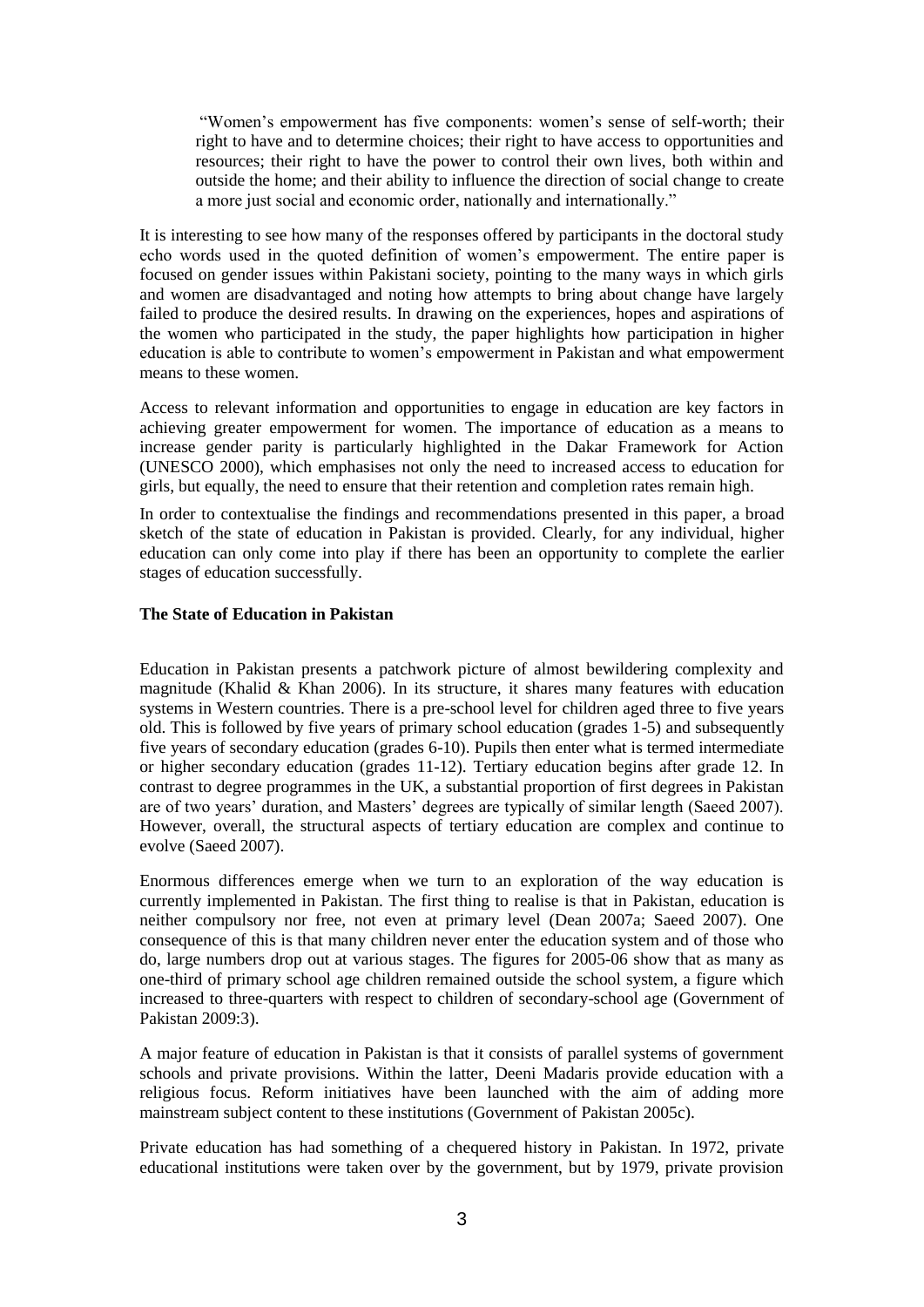was once more encouraged, especially in rural areas (Government of Pakistan 2005c). The Education Sector Reform Action Plan for 2001-2005 introduced the concept of Public Private Partnerships (Government of Pakistan 2004) as a means of bridging the gap in resources and expertise for achieving the goals of universal access and quality education for all.

The introduction of Non-Formal Basic Education (NFBE), based on active community involvement (Shami & Hussain 2005), represents a further attempt at closing the gap towards educational provision for all, on the basis of providing "*free and flexible learning opportunities at the door steps of those girls who otherwise are denied the basic human right of education*" (Government of Pakistan [undated]). Figures taken from the same source show that in these less formal educational settings, girls outnumber boys four to one.

Properly resourcing the education system in Pakistan remains a major hurdle. Accounts relating to primary and secondary schools in 2003-04 in Punjab (Government of Pakistan 2005c) paint a bleak picture. Items lacking in considerable numbers include basics like buildings, drinking water, electricity, latrines and furniture. These shortcomings are more pronounced and more common in rural areas, but not entirely absent from urban ones (Government of Pakistan 2009). In addition, corruption in the public sector appears to be a significant problem (Khalid & Khan 2006; Shami & Hussain 2005; Government of Pakistan 2009). Private schools tend to be better equipped, but also vary greatly in this respect. The best amongst these are considered to be on a par with comparable institutions in the UK (Saeed 2007).

The medium of instruction adds another dimension to the complexity of Pakistan"s education system. Urdu is predominantly used in schools; some elite private institutions use English as a medium of instruction, while others teach in regional minority languages. Rahman (2008) names six major languages spoken in Pakistan, alongside some 57 minor ones. Urdu is the national language of Pakistan and an important symbol of national cohesion (Government of Pakistan 2009). A major dilemma is that whilst Pakistan wishes to preserve its rich cultural heritage and the regional languages associated with it, there is also a perceived need to promote English within the schools, which is seen as the international language dominating the global market (Government of Pakistan 2009:11).

Inequalities across education in Pakistan are widespread and include gender disparities and the urban-rural divide. Literacy rates in Pakistan have increased from 45% in 2000 (Government of Pakistan 2000) to 52.5% in 2005 (Government of Pakistan 2005b), but there still exist significant gender gaps in this area. Overall figures for 2005 place literacy rates at 64.5% for males and 40.1% for females. However, literacy remains higher in the urban areas where it is 71%, against a figure of 44% in rural areas (Government of Pakistan 2005b). Even though literacy rates are increasing, the goals of universal basic education and gender parity remain distant targets for Pakistan (Farah & Shera 2007; Government of Pakistan 2009).

Against this background of an education system full of challenges for educational planners and reformers, being additionally and further disadvantaged on the grounds of gender is of great concern. Dean (2007a:2) points out that primary school enrolment rates for girls are amongst the ten lowest in the world. Drop out rates for girls in schools are very much higher than those of boys (SPARK 2006). Gender disparities at secondary level are greater than at primary level (UNESCO 2003).

The current political environment undoubtedly promotes women"s educational opportunities, but cultural attitudes towards the education of girls remain strongly biased and largely unchanged. Although successive governments have announced various programs to promote female education, they have been unable to translate their words into action because of deeprooted political, social and cultural obstacles. Thus, the educational status of women in Pakistan remains low and is in fact amongst the lowest in the world. Women in Pakistan do not form a homogeneous group, and their opportunities for education vary greatly, depending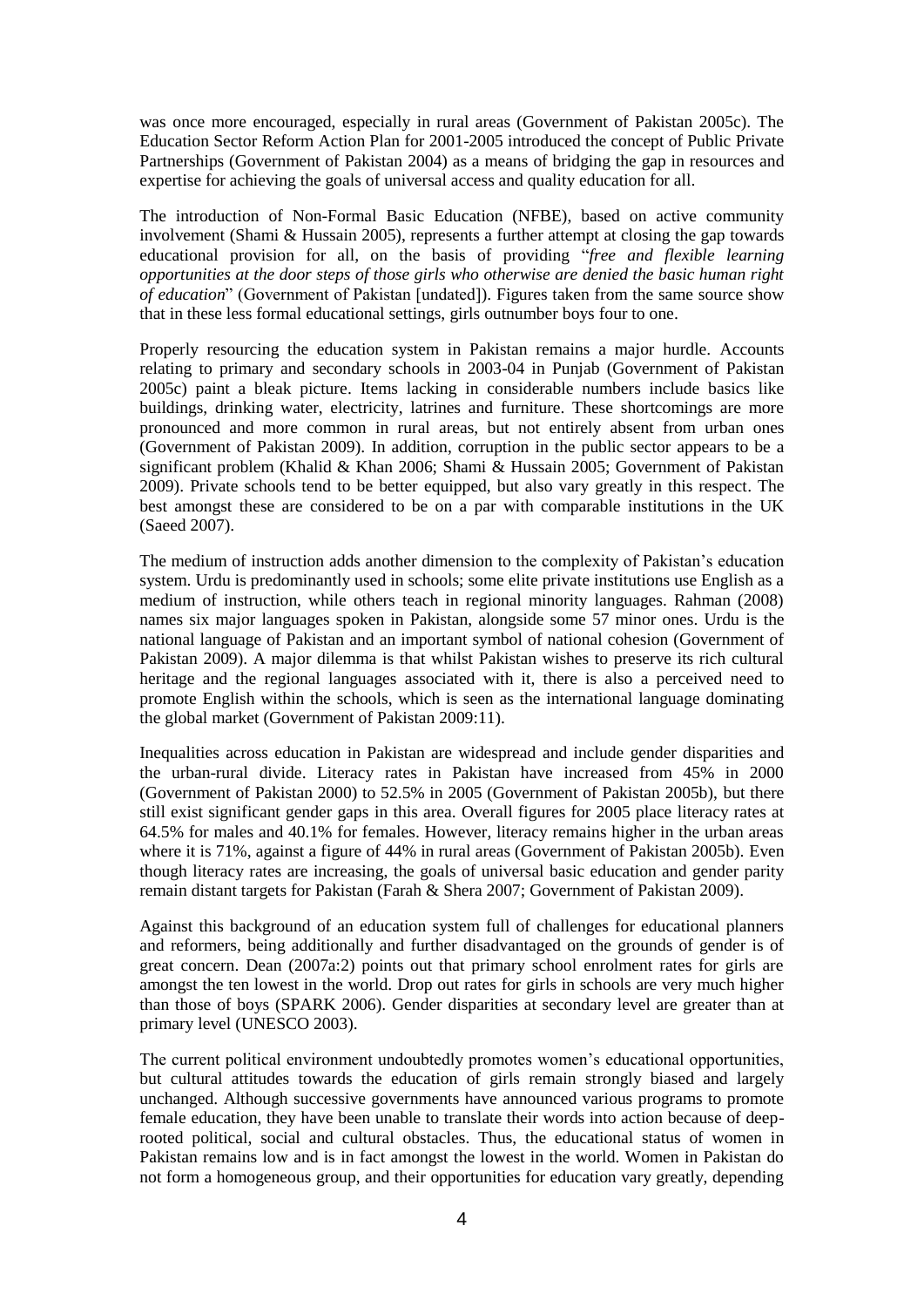on the social system of which they are a part (Khan, 2007; Stern 2001; Jayaweera 1997). In rural areas, patriarchal structures often combine with poverty to limit educational opportunities for girls (Farah & Bacchus 1999). In contrast, girls and young women belonging to the upper and middle classes in urban areas have increasingly greater access to education and employment opportunities (Khan 2007).

The role of higher education as a powerful instrument and mediator of social change has been highlighted by Herz & Sperling (2004). But higher education enrolment in Pakistan is ranked amongst the lowest in the world; in 2005, it was just 2.9 % of the population between the ages of 17 and 23. Compare this to higher education participation in other developing countries, such as India and Korea, which stand at 10% and 68% respectively (Government of Pakistan 2005b). One of the major reasons for the lack of progress may lie with the fact that in 2006- 07, Pakistan was spending only 2.5% of its GDP (Gross Domestic Product) on education (Government of Pakistan 2009), which is considerably below the South-Asian regional average and UNESCO"s recommendation of four per cent. Other reasons include the rising cost of education and high population growth rates.

## **The Research Study**

This section describes the doctoral research carried out by Malik in 2005. Throughout the rest of the paper, this research project will be referred to as "the study".

### **Research Methodology**

The purpose of the study was to gain a greater understanding of the sense of empowerment achieved by women in Pakistan through participation in higher education.

The target population were female faculty members and female students drawn from ten public universities in Pakistan. Data was collected in two parts. For the initial part, a survey instrument was used to obtain feedback from female faculty and students, using a five-point Likert scale with possible responses of "strongly disagree," "disagree," "neutral," "agree," and "strongly agree" for the majority of questions. The full survey contained 98 questions, out of which 14 were selected as a basis for this paper. The questions selected relate thematically to issues of gender parity and include two open-ended questions. The survey was presented to faculty members and students on paper.

Out of 102 public universities in Pakistan, 10 were selected, two from each of the four provinces of Pakistan and two from the Federal capital of Pakistan, Islamabad. Across all ten universities, the sample comprised 1500 female postgraduate students from a cross-section of departments (5% of female students from each university) and 320 female faculty members (50% of female faculty members from each university). Participants were selected randomly.

The researcher visited five out of these ten universities to administer the questionnaire in person, while postal questionnaires were sent to the remaining universities. Out of 1500 questionnaires distributed to students, 1290 (86%) were returned, and out of 320 faculty members approached, 290 (92%) responded.

The survey was followed up with semi-structured interviews with 10 faculty members and 10 students. Interviews were organized with faculty and students willing to assist further in the research. Individuals were chosen from five different universities and in each case, the researcher visited in person to conduct the interview. Each interview took 25 to 30 minutes, and the participants' responses were recorded on audio tape. Questions were presented in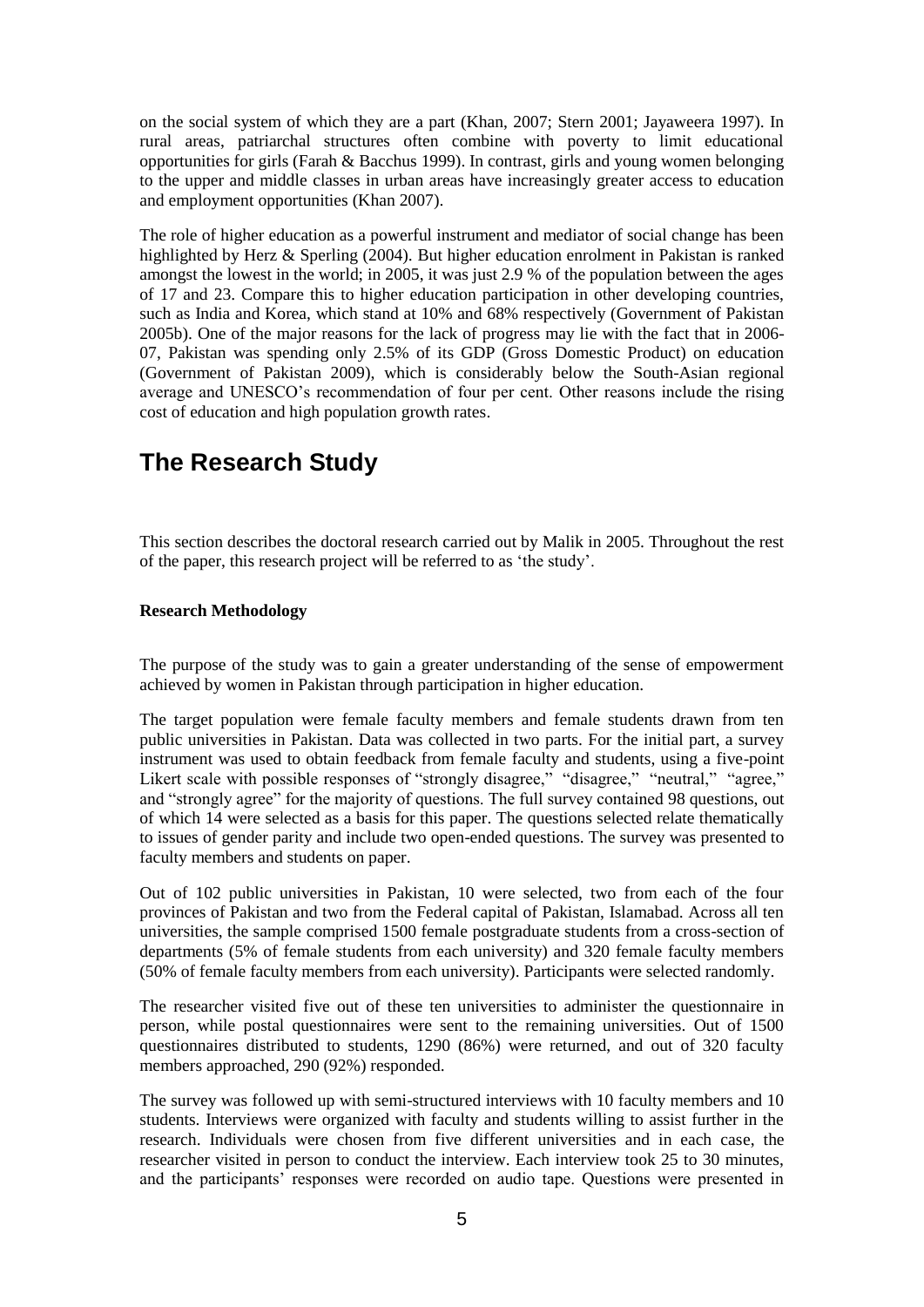English, which is the main teaching language at higher education level in Pakistan. However, most of the interviews were conducted in Urdu.

The study therefore makes use of both qualitative and quantitative data. The questionnaire was used to gain a broad picture of the levels and nature of empowerment achieved through participation in higher education. This quantitative data was augmented by a smaller set of qualitative data obtained through the semi-structured interviews. Interview questions were based on the themes that emerged from the analysis of the survey data.

### **Findings and Discussion**

The questionnaire and interview findings are presented together in this paper. Six broad themes were identified. The study revealed that participation in higher education substantially increases women"s awareness of their legal rights, particularly in relation to divorce and inheritance laws. However, it also showed that the awareness of women"s rights is not matched by an ability to claim these rights, for a number of reasons. The attainment of economic independence emerged as a strongly motivating factor for participating in higher education. It was found that an increased educational and economic status by women was linked to increased levels of confidence and the experience of gaining a voice within the family and the wider community. As a result of being consulted and listened to in a variety of contexts, women are enabled to contribute to family affairs and the wider society more fully. There was an awareness that parents are more willing to finance sons to engage in higher education. Finally, a number of reasons were highlighted as accounting for the fact that current practices in the education system in Pakistan reinforce and widen the gender gap, along with suggestions for rectifying some of these sources of gender discrimination within education.

### **Increased Awareness of Legal Rights**

Women in Pakistan are affected by many factors. For the most part, their lives are governed by customs and traditions. When young, their fathers decide for them on all important matters, while after marriage, husbands and in-laws take over the reins and decide matters on their behalf. Most decisions pertaining to a woman"s life are taken by the male members of the family. This includes things like who they marry, decisions regarding their education and profession, in some cases even how many children a woman should have. Weiss (2003) argues that one of the reasons for women"s marginalized status in all spheres of Pakistani society is their exclusion from the decision-making process.

It is inevitable that cases arise where women are trapped in marriages which are dysfunctional and where they may suffer violence and abuse. However, the practice of discouraging women from referring cases of infringement of their personal rights to courts is pervasive. Despite the fact that the Constitution of Pakistan states that all citizens are equal before the law and that there shall be no discrimination on the basis of sex, there exist widespread customary practices which violate these guarantees. These traditional structures are the chief obstacles to women"s equal status in Pakistan [\(Government of Pakistan](http://www.pakistan.gov.pk/) 2005c).

A fundamental problem is the lack of awareness on the part of women of the rights granted to them under Pakistani law. Thus, a survey conducted by the Human Rights Commission of Pakistan (Government of Pakistan, 2002) established that in a sample population of females from all sections of society, almost 90 % of the women questioned did not realize that they had rights at all.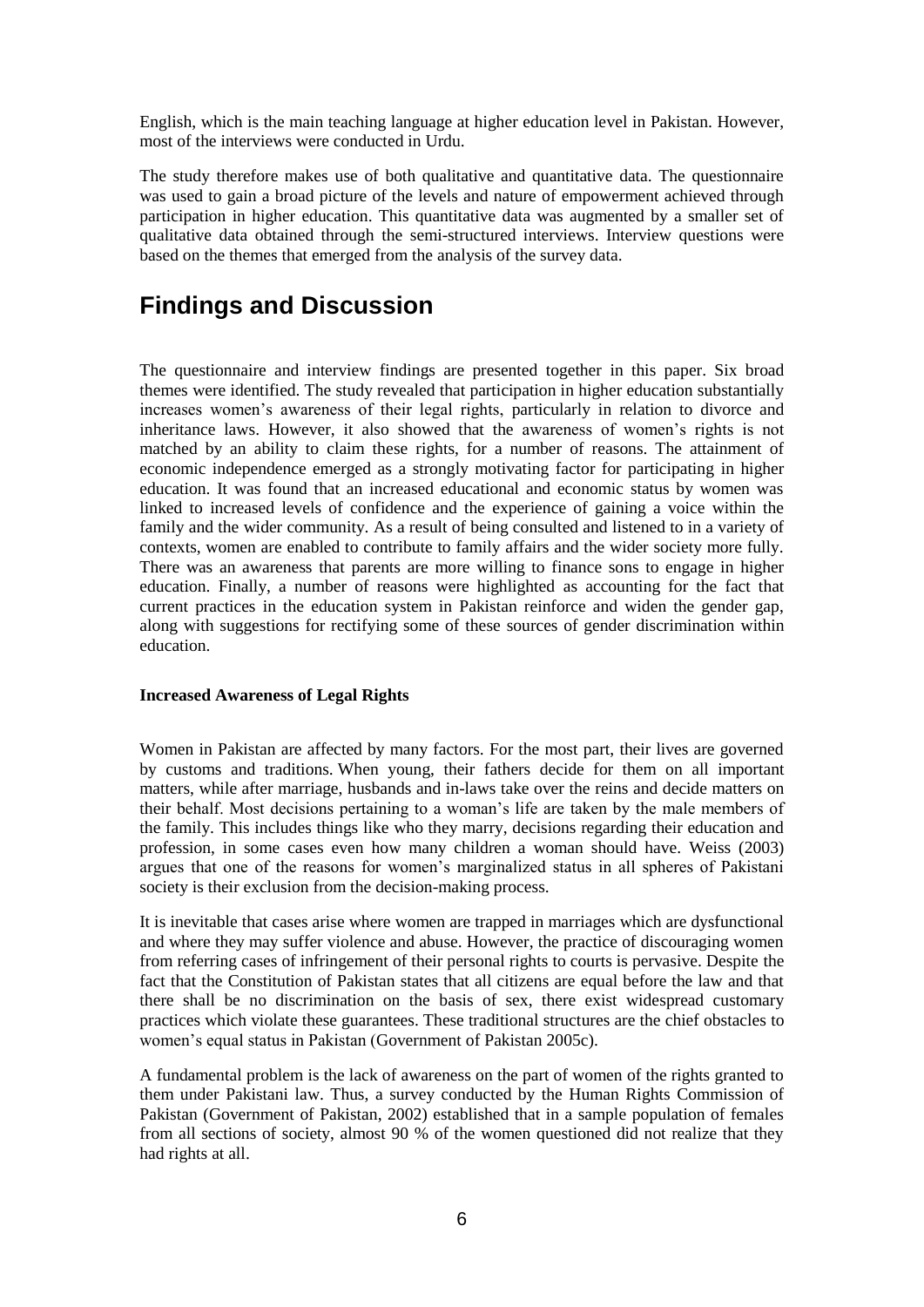Against this backdrop, one of the main objectives of the study has been to establish to what extent participation in higher education increases women"s awareness of their legal rights. Both the questionnaire and the interviews explored issues relating to this topic, with a particular focus on participants' awareness of women's divorce rights and women's inheritance rights. Faculty and students gave similar responses to questions on these topics.

Survey results indicate that awareness of women"s fundamental rights as enshrined under the constitution of the country is exceptionally high amongst survey participants, with 77% of staff and 71% of students giving positive responses to questions relating to this topic in a broad sense. Many degree colleges in Pakistan are single-sex institutions. It appears that at female colleges, the legal rights of women under Pakistani law are a frequent and popular topic of informal discussion. Participants' awareness of women's rights relating specifically to divorce and property inheritance was found to be even higher, with returns of 88% for staff and 79% for students. One student expressed herself as follows:

I know what my rights are...In fact, it's the tragedy of our women that they are kept ignorant…Without education, how can they know their position? (Interview quote, student)

These are very significant figures, given the levels of unawareness established by the Human Rights Commission of Pakistan in 2002 (Government of Pakistan 2002). However, mere awareness of legal rights is not sufficient to change women"s condition of dependence, but it is clearly an essential first step towards emancipation. Gradually, it will help free women from being trapped in dysfunctional or unhappy marriages and the rightful application of inheritance rights will strengthen women"s position both economically and within the family.

### **Women's ability to claim legal rights**

One of the major findings of the study is that higher education substantially increases women's awareness of their legal rights. Of greatest significance for women are the laws relating to divorce and inheritance rights. Whilst awareness of these laws represents a significant step forward, there remain substantial hurdles which prevent women from claiming these rights.

It is the interrelatedness of different cultural and customary practices that affect women so pervasively and place them in a position of subordination and dependence. This makes it difficult for women to change one aspect of their lives without simultaneously and inevitably inviting repercussions in other spheres of life.

Divorce is seen as an act of public defiance; a woman who has sought divorce is considered disobedient. Divorce is permitted by law in Pakistan, but if a woman claims this right, she is ridiculed and rejected by in-laws, by her birth family and all of society. From early childhood it is impressed upon girls that their parents' first priority is to get them married, and that obtaining a divorce is not an option for them. For a woman to appear in court is considered highly undesirable. Women who do go to court in order to obtain a divorce are likely to be subjected to humiliating responses from members of the wider family. This is intimidating and prevents most women from exercising their legal rights (Government of Pakistan 2003).

Educated women in Pakistan may be aware of their rights as defined by the constitution, but cultural and societal pressures continue to substantially prevent them from seeking their rights. The study established that 61% of faculty and 49% of students were of the view that even educated women are socially discouraged from claiming the right to divorce. Women often do not feel that they can go against the wishes of their family, because they continue to need their support. Even where women have a comparatively substantial degree of economic independence, they may not feel secure enough to let go of the support the family provides.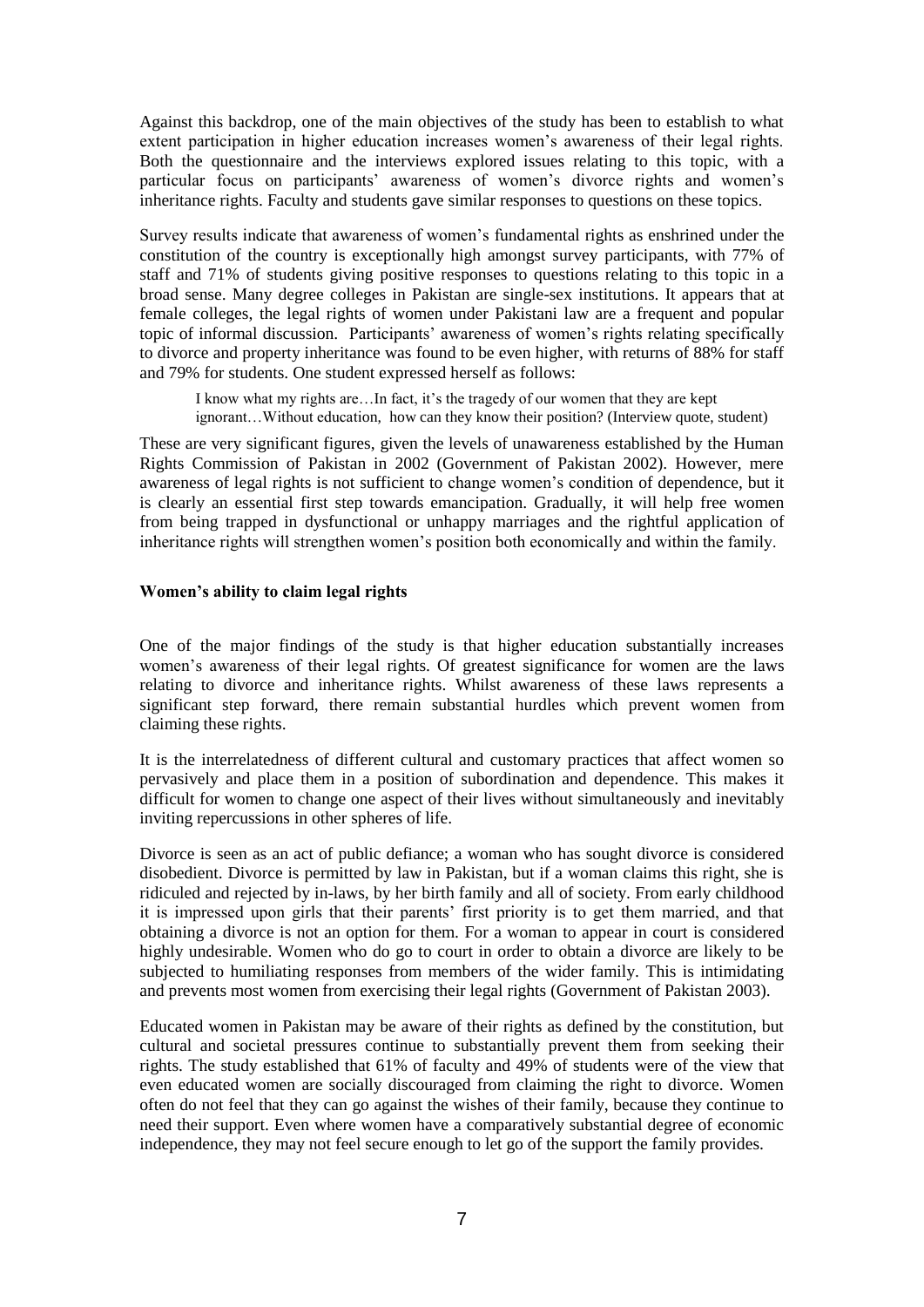My husband doesn"t live with me and doesn"t divorce me either …going to court, no way … as I have no support in this from my family. (Interview quote, faculty member)

Established attitudes are deeply entrenched and the stigma of a woman seeking a divorce affects the entire family and may entail negative consequences for other family members.

My husband and I have nothing in common any more, but my mother says that I have to compromise and refrain from getting a divorce, as she is afraid that my sisters wouldn"t get good proposals otherwise. (Interview quote, faculty member)

A similar picture emerges in relation to claiming inheritance rights. In Pakistan, a woman"s dowry is considered to be compensation for her inheritance. Survey results indicated that 73% of faculty and 54% of students were of the opinion that educated women are socially discouraged from claiming their inheritance rights.

Social pressures in this regard are very strong and the fear of putting kinship relations at stake prevents women from claiming their share of an inheritance. Most women do not have an independent safety net when faced with a real crisis, such as a serious illness, a violent husband or financial hardship. Women are then forced to fall back on the support of the parental home or that of a brother and hence forgo their share in property, partly as insurance for the future.

We know that our religion and constitution allow us to have our shares in property but it never happened before in my family so how could I ask for that. (Interview quote, faculty member)

I could have sought legal assistance for claiming my inheritance after my parents" death, but that would have meant giving up my family. (Interview quote, student)

Nonetheless, higher education appears to have a significant impact on women"s willingness to take matters to court in order to defend their rights. 31% of students, but only 22% of faculty, stated that they feel they would have the confidence to take matters to court, should this be necessary.

#### **Economic independence**

In order to substantially change women"s position in Pakistani society, it will be necessary to increase opportunities for them to achieve economic independence. Currently, in rural areas, young unmarried women are likely to be confined to their parental home, where they are expected to take care of siblings and generally contribute to the running of the home. Often, they are not allowed to engage in paid employment and therefore they have no means of achieving even a small measure of economic independence. Married women may go out and engage in paid employment, for example in agricultural work. However, this is likely to be very low paid and in any case, her income will normally go towards boosting the family budget. Whilst women remain economically dependent on their families or husbands, they cannot hope to achieve equal status in society. Therefore, economic independence is a major key to the elimination of gender inequalities in Pakistan.

The study sought to establish participants' level of economic independence, their attitudes towards economic independence and their views and expectations with regard to opportunities open to them for achieving economic independence in the future. Results indicate that currently, participation in higher education is one of the few ways for women in Pakistan to achieve this elusive goal.

As many as 62% of faculty stated that they have full control over their earnings.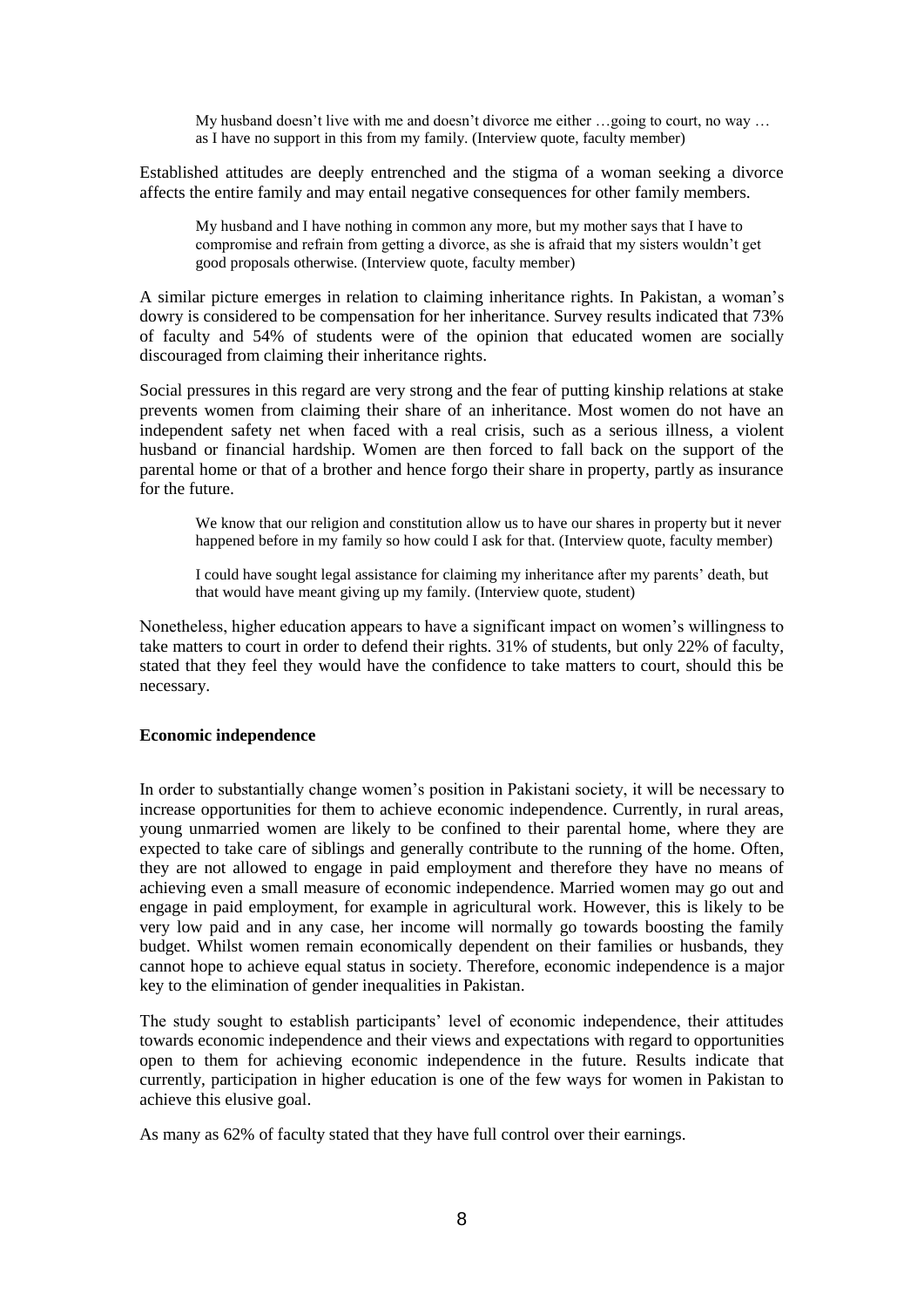I'm so happy that I'm not dependent on any man for my living and I don't intend to be. (Interview quote, faculty member)

My earnings are my own, though I spend it mostly on household needs as my husband"s income is not enough and I want to give the best to my children. (Interview quote, faculty member)

Expectations for gaining economic independence amongst students were even higher, with 71% of students indicating that they expected to have control over their future earnings.

My education means a lot to me, it is a ladder to achieving what I want in life…my income will be my own. (Interview quote, student)

More generally, a rather smaller proportion of faculty members (69%) than students (87%) saw higher education as a means to increased economic independence. The figures may indicate that students" expectations are not totally realistic in this respect. However, overall responses suggest both that student participants" optimism is justified and that economic considerations play a significant role in women"s striving to engage in higher education.

Nothing is more important in life than having your own money... You can achieve this only by having a good degree and then a respectable job, which would eventually improve your social status in society. (Interview quote, student)

Survey results and interview data indicate that educated women gain considerable control over their earnings. This in turn increases their confidence and forms a basis for personal development and expression. Importantly, the results show that ultimately, women"s financial independence benefits their family and especially their children.

#### **Participation in civic society**

Apart from any ethical considerations motivating the drive towards eliminating the gender gap in Pakistani culture, there are other pressing reasons which argue for change in the same direction. These include the establishment of a progressive civic society and the attainment of greater economic wealth. It has indeed been shown that societies which maintain gender disparities cannot benefit economically to their fullest potential (Coleman 2005). In order to achieve such objectives, it will be necessary for Pakistan to make full use of the talents of all its citizens. Increased educational opportunities for girls and women will provide them with the skills and the knowledge base necessary to contribute more fully to society, both in an economic and a civic sense. Simultaneously, education will provide women with the confidence they need to engage at all levels in civic and economic aspects of life. Personal confidence is a key ingredient in enabling an individual"s full participation in society.

The gender gap in Pakistan begins at home, with boys being valued over girls in all respects during their upbringing (UNICEF 2006; United Nations 2000a; Haque 2002). Parental attitudes limit opportunities for girls from an early age (Haque 2002). Data from Haque"s (2002) study shows that in general, parental attitudes in Pakistan result in girls having limited opportunities to participate in social networks.

Women in Pakistan are subject to an array of social and psychological disadvantages that limit their mobility and prevent them from utilizing opportunities to develop their natural capabilities. Hague's (2002) study reveals how societal patterns control women's mobility to a very large extent. Because women have generally been subject to restrictions throughout their upbringing, they lack both the skill and the confidence to promote themselves in a social context where they would have opportunity to do so.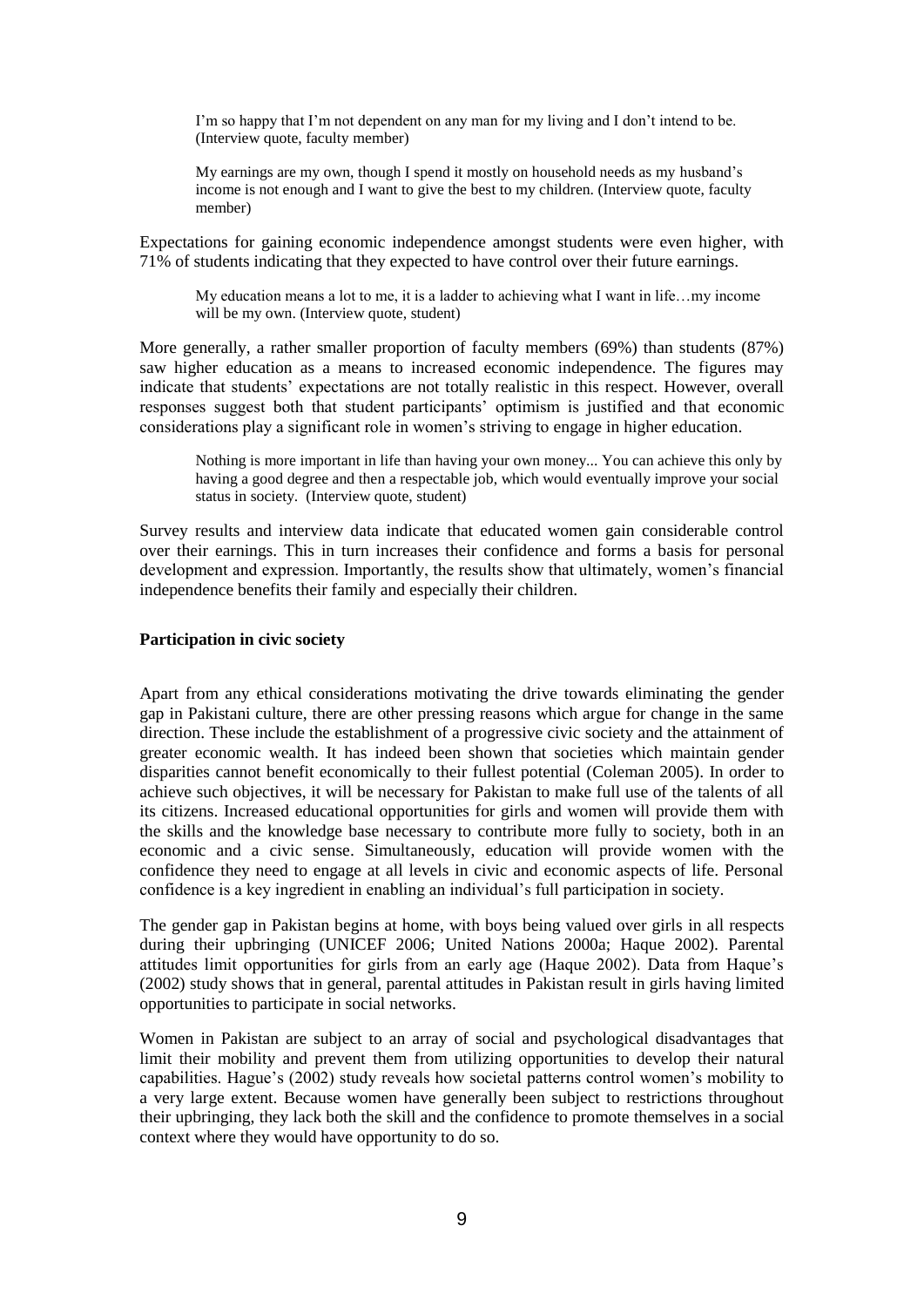The women who participated in the study were keenly aware of the effects of their upbringing on their levels of confidence:

Going out on your own is not considered acceptable in my family ...and I believe in most families. Our parents care for us, I think this is the reason, but it is also true that this kind of protection keeps us dependent… and lacking in confidence. (Interview quote, student)

However, there are indications that as women are enabled to contribute to society in substantial and relevant ways, attitudes towards women are changing and hence societal norms which currently form the strongest barrier to change.

Women who are educated are more likely to be listened to; their views are increasingly respected, which means that they are able to make a contribution to society. This is like an upward spiral, resulting in greater opportunities for women"s participation in all aspects of life. Ashraf"s (2007) study, which focused on female teachers in the Northern areas of Pakistan, illustrates how women can have an impact on their community, in spite of prevailing and deep-rooted social norms. This highlights the importance of social and economic investment in the education of girls (Ashraf 2007).

Increasing girls" access to education will later empower them as women to play a greater role within the family as well as at community and societal levels. Both the survey results and interview data support this assumption. 79% of faculty members and 82% of students expressed the view that higher education had strengthened their resolve towards fulfilling multiple responsibilities in the home and in society.

Findings show that higher education enables women to have an impact at many levels. It changes their lives, but it also benefits their immediate family, the wider family, friends and the whole community. Ashraf"s (2007) conclusion that educated women are given more of a voice is confirmed in the current study. One student commented:

A few years back, my opinion was not taken into consideration… my parents call me when they need advice; they share their problems with me and want suggestions to resolve them. This really gives me confidence. I feel valued…I"m not sure of the reason for this change ….but I think it"s because of my education. (Interview quote, student)

This quote links back to the topic of having confidence to speak and act. 62% of faculty and 60% of students agreed with the statement that they now feel encouraged in expressing their opinions, where previously this would not have been the case.

These findings illustrate the enormous difference educational status can make to individual women, in terms of how they are being regarded and treated. Where previously they were ignored, in many cases their opinions are now actively sought and hence they are able to contribute to the well-being of their family. Inevitably, this substantially increases a woman"s self-worth, which has a spiralling positive effect on her developing identity as an accepted and active member of society.

A study by Ahmad (2001) which focused on South Asian women living in the UK concludes that participation in higher education gives women of Asian origin confidence in their abilities whilst simultaneously strengthening their cultural, religious and personal identities. It is noteworthy that participation in higher education by women within Pakistan demonstrates similar results.

#### **Women's access to higher education**

It has been argued (Khalid & Mujahid-Mukhtar 2002) that education is key to giving women more control over their lives. However, social norms continue to prevent women from having equal access to education. Educational inequality remains one of the major infringements of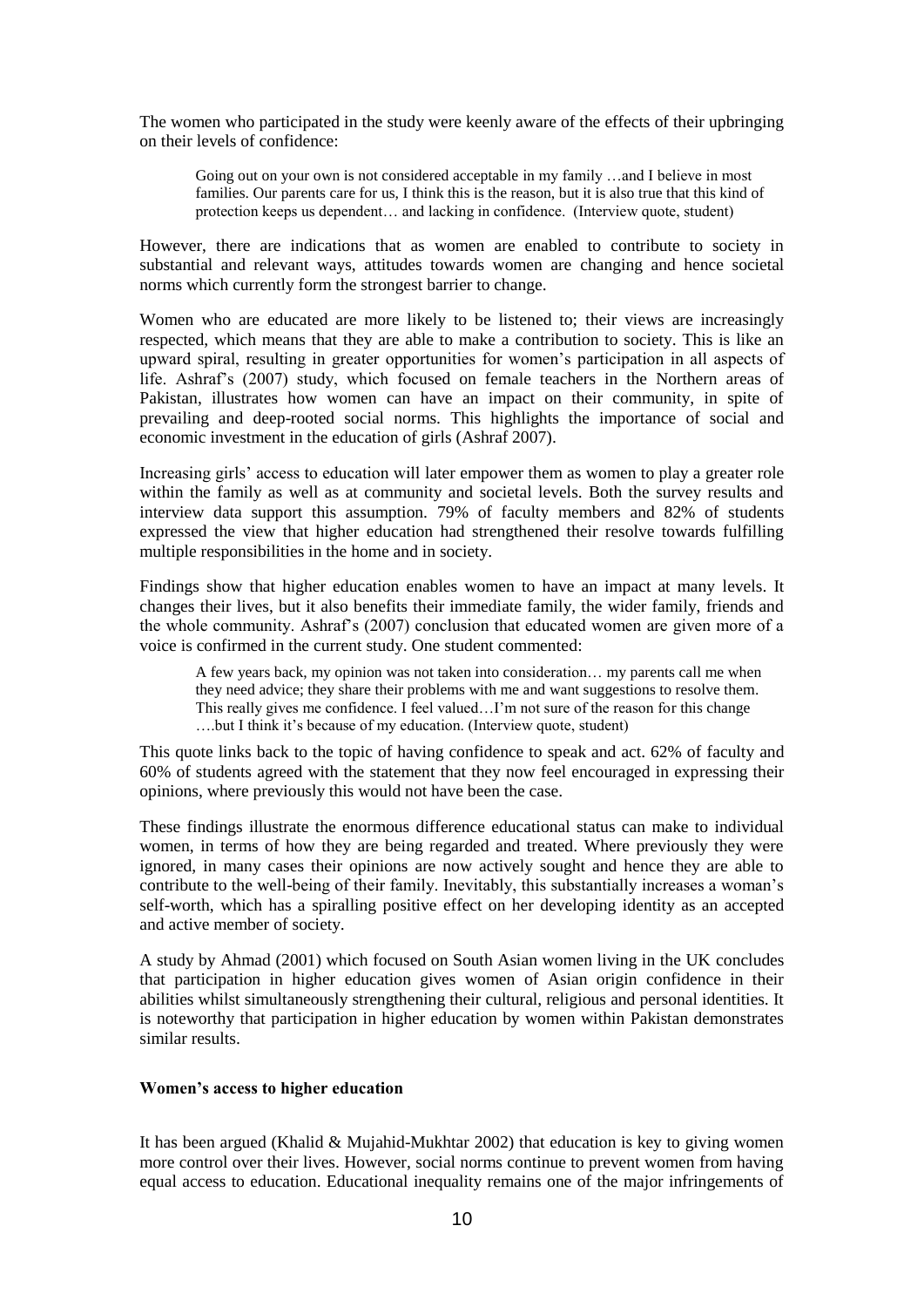the rights of women and an important barrier to social and economic development (UNESCO 2003).

Data from the study confirms that acute discrimination exists within the family with regard to provision for educational opportunities. Giving preference to sons is a phenomenon that is deeply rooted in the patriarchal systems. In Pakistan, it is a practice enshrined in the value system. Sons are the focal part of the family; it is up to them to ensure continuity of, and protection for, the family property and they also have economic obligations towards their parents.

My parents have money to spend on my brother"s education but not for me…I give tuition to cover my university expenses… but I"m still happy that they don"t stop me from studying. (Interview quote, student)

Survey results show that 82% of faculty and 80% of students believe that parents do not spend similar amounts of money on educating their daughters as they do on sons. Furthermore, 63% of faculty members taking part in the survey and 51% of students stated that they needed the permission of their family to participate in higher education. Interview data indicates that other family members may determine key choices for the women concerned, such as what subject they study, which university they attend and the kind of accommodation they may use at university. One student relates:

Because I was not allowed to go to Lahore to study Engineering, I ended up here, studying Math…. Being able to study was really important to me… (Interview quote, Student)

The study therefore indicates that whilst participation in higher education brings women many benefits, enabling them to make important strides towards a more emancipated way of life, significant restrictions on making choices for themselves still apply. What comes across form the study is that women are keen to accept a partial package, based on their awareness of the unique advantages that participation in higher education can purchase for them.

### **The influence of current educational practice on women**

Educational institutions in Pakistan, rooted as they are in traditional culture, contribute to women"s subordination rather than helping to empower them. There is considerable evidence that educational institutions in Pakistan shape boys and girls differently (Qureshi, Pirzado & Nasim 2007). The questionnaire reported on here included two open-ended questions which focused on aspects of education that perpetuate gender discrimination and possible ways of rectifying these. Responses show that gender biases in the education system are strong, even to the point where participants in the study become aware of the impulse to further perpetuate and reinforce these biases themselves in their own teaching practices. However, there is also a determination to counter these tendencies.

It is true, we place more reliance on male students, and we subconsciously turn to them for contributions. Even though I mean to treat male and female students equally, I"m aware that I'm still biased at times. (Interview quote, faculty member)

Many participants revealed that they experienced gender bias in their education. This goes back to their early school experiences, where we hear accounts of boys and girls being treated differently by their teachers.

I remember during my early schooling, our teacher always considered us girls less than boys and all main active responsibilities, like maintaining class discipline during teacher"s absence, were given to boys…but this is not the case at a higher level…at least I never do this. (Interview quote, faculty member)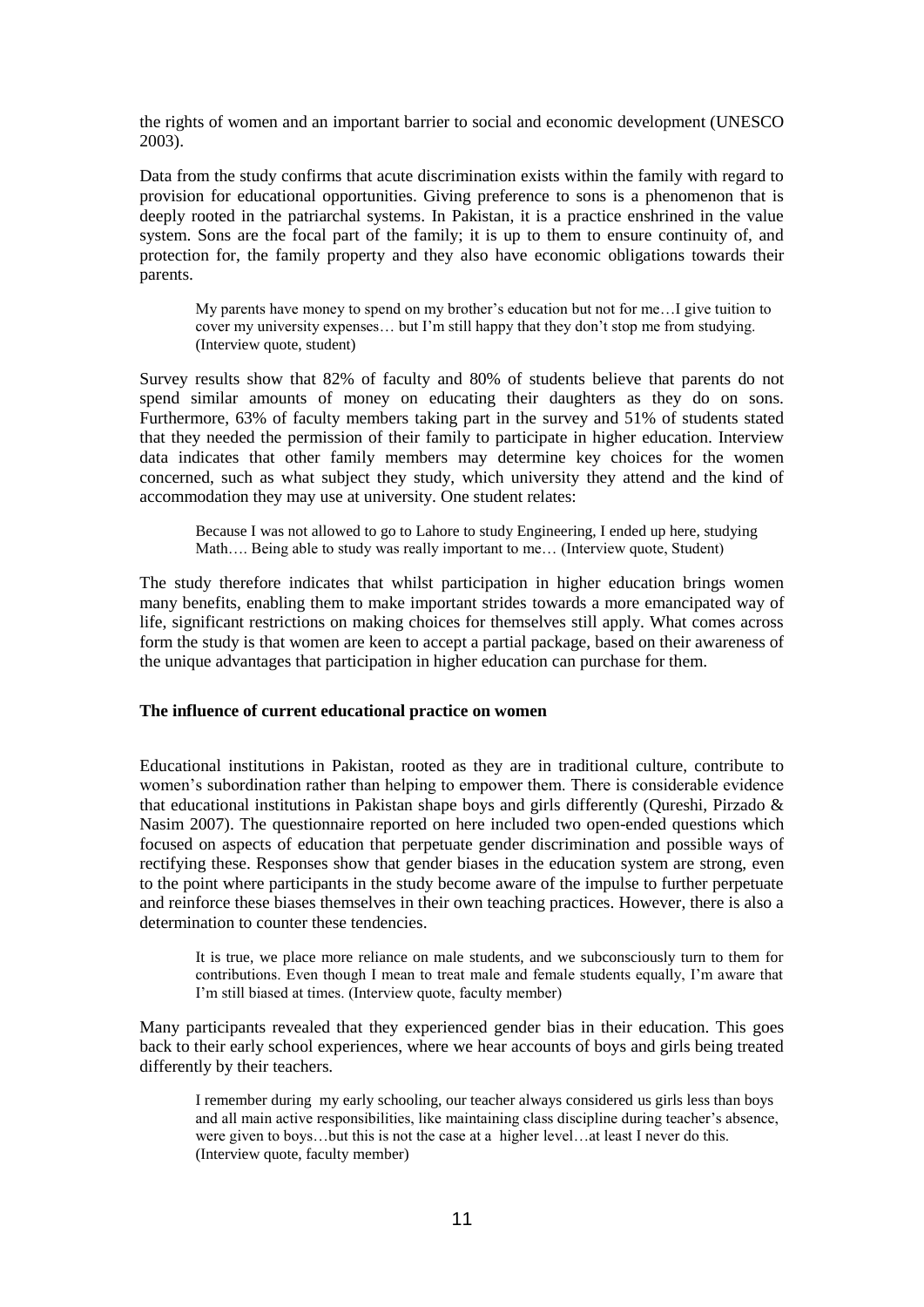Curriculum design and the content of textbooks were seen as strong contributors to the perpetuation of gender discrimination in the education system. This has been noted in previous studies (Mutta & Hussain 2004). Dean (2007b) states that gender bias in textbooks is an important reason why existing curricula persistently fail to project women as full members of society. Participants made multiple references to the existence of a gender bias in textbooks which commonly attribute active and prominent roles to men, while associating women with passive and subordinate ones.

Our textbooks are full of references that attribute an active role to men, even though history is full of courageous and remarkable women who made tremendous contributions in different fields. But have you ever seen them mentioned in any text book? (Interview quote, faculty member)

The curriculum needs to draw attention to women"s contributions to society and highlight women's activities as significant as well. (Interview quote, faculty member)

While there is clearly a strong gender bias in schools, evidence suggests that differential treatment between male and female students persists at college and university levels.

In school, at college and now at university, we are treated differently …certainly there is nothing in our educational experience that gives us a feeling of equality. (Interview quote, student)

Gender inequalities are therefore widespread in Pakistan"s education system. There is substantial evidence that the education system contributes to and reinforces this state of inequality between the sexes and that it fails to fulfil its potential as a change agent (Rarieya 2007). These findings point to the fact that there is an urgent need to address these issues in teacher education programmes (Rarieya 2007). Interview data from the current study also reiterates this point:

I believe teacher education programs need to develop classroom management strategies that encourage co-operation and respect for all students, regardless of gender… something that"s missing at the moment. (Interview quote, faculty member)

Improvements in teacher training programs that promote awareness of practices which serve to reinforce prevalent stereotypes and injustices are thus seen as an important step towards bringing about societal change.

### **Conclusions and Recommendations**

It has been noted that education in general and higher education in particular is recognised as an instrument for social change. Throughout, it has been stressed that while substantial and noteworthy efforts are being made to address the gender gap in Pakistan, prevailing cultural norms and practices continue to mitigate against the successful introduction of change. This is particularly evident with respect to legislative efforts designed to establish gender parity in the areas of divorce and inheritance rights. In general, women do not feel able to take advantage of these laws.

Why is it that the introduction of laws designed to redress important aspects of gender discrimination in Pakistan does not bring about the expected improvements in women's lives? It is argued here that these legislative changes fail to have the intended impact because they represent an attempt to rectify *in isolation* one specific aspect of gender discrimination in Pakistan. Women who wish to take advantage of their legal rights risk alienating their immediate family and the wider community. For them, it is not just a matter of facing the risk of becoming a social outcast; they would also be losing the only protection and support network they have, that of their family. Women cannot benefit from the legislation because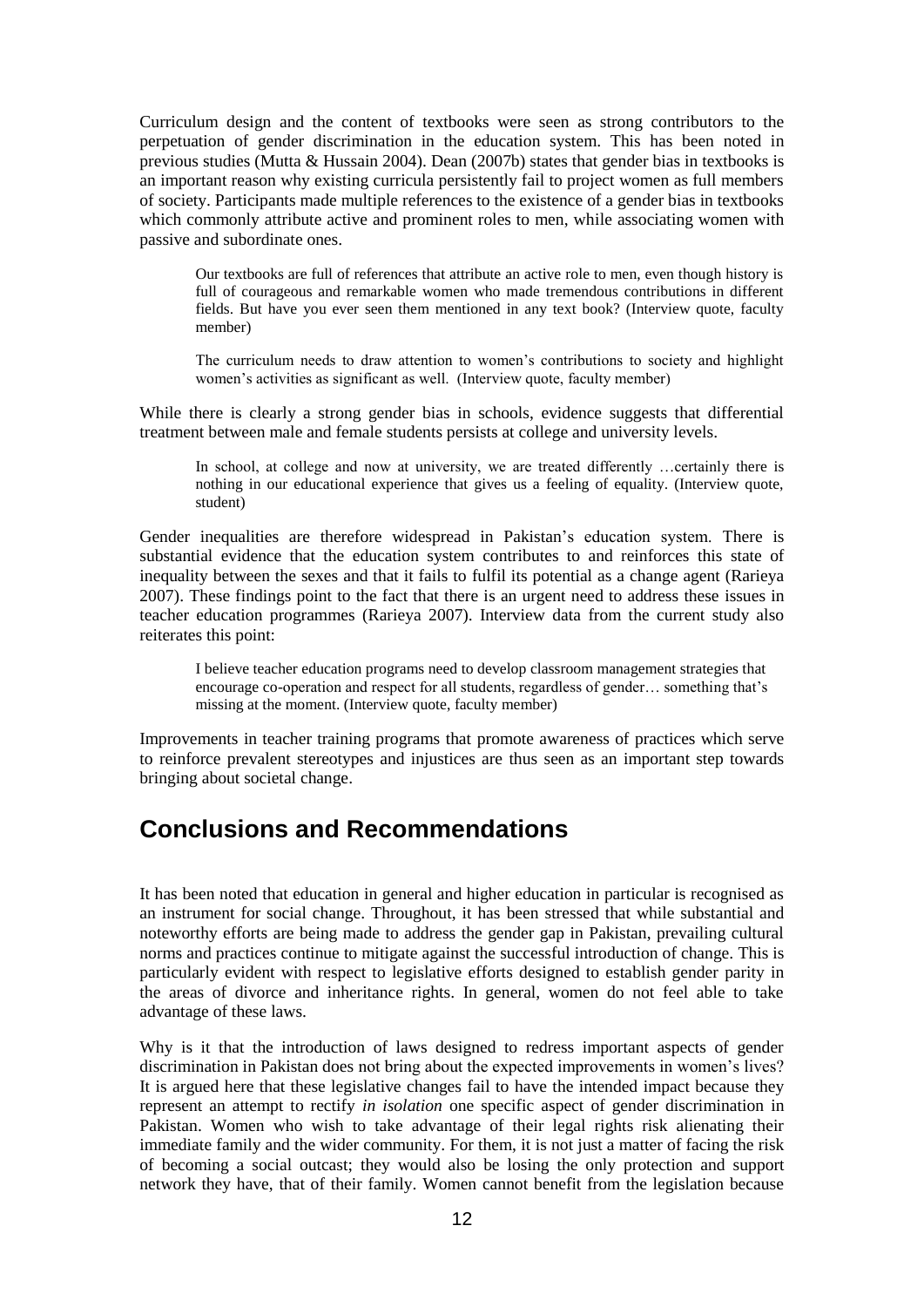their circumstances are such that they cannot afford to alienate their family and the community they live in.

This paper has made reference to a catalogue of discriminatory practices which are portrayed as interrelated and mutually reinforcing. Discrimination starts in the home, where boys are preferred over girls and continuous throughout a woman"s life. Largely excluded from the decision-making process, denied an equal share of things and very importantly, denied opportunities to develop confidence in their abilities, girls are assigned a passive and subordinate role. The education system adds to these discriminatory practices and thereby reinforces the value system experienced by girls in the home. The effect of these prevailing cultural influences is that girls are not able to develop to their full potential. Having been denied opportunities to acquire confidence in their abilities, their sense of self-worth will be low. As women, they will not be equipped with either the knowledge or the skills that would give them economic independence. As a result, they cannot expect the kind of respect that would be given to an educated person. For similar reasons, they are largely prevented from assuming a rightful and responsible role within society.

Through the voices of the women who were consulted in the original doctoral study, the paper demonstrates that participation in higher education by women in Pakistan brings them many benefits. Engagement in higher education equips women with the knowledge that will form the basis of their economic independence. Attainment of these achievements brings with it an increased status and recognition from their family and the wider community. Being educated, achieving economic independence, developing personal confidence, gaining status within the community and being given a voice, are all aspects of a tightly interlinked package of benefits.

We become more and more aware of inequalities and how they are perpetuated….by gaining an education we can achieve our purpose in life… my education has given me a light, a spark, a mission…. My education is my confidence…. My whole family has benefited… I was the first woman in my family to go to university and I now serve as an inspiration to my younger cousins. (Interview quote, faculty member)

There are indications that changes towards a more just and equal society in Pakistan are possible and that these changes have already begun (Ashraf 2007). In spite of the restrictions still imposed on women, including educated women, there is hope for the future. Participants in the study expressed a determination not to perpetuate the system within their homes and to treat daughters on an equal footing with sons. The importance of these female graduates as role models within their families and communities must not be overlooked.

Thus, it appears that women"s participation in higher education is able to make inroads along the multiple different dimensions implicated in hindering progress towards greater gender parity in Pakistan. The reason for the optimism voiced lies in the fact that participation in higher education appears to make an onslaught on all the identified and interwoven strands of gender discrimination raised in this paper. It is the fact that higher education can impact on multiple aspects of gender discrimination *in concert* that makes this avenue for bringing about a more just society in Pakistan one of greatest importance.

All of the education issues that have been highlighted in this study are being addressed in Pakistan"s most recent National Education Policy (Government of Pakistan 2009). A key objective of the policy is to bring uniformity into the country"s education system by encouraging the various strands that exist for historical reasons to blend, through the introduction of common curricula features and educational standards. The policy further aligns itself strongly with the Dakar Framework for Action (UNESCO 2000), a key target of which is free quality education at primary level for all by 2015.

The need for promoting disadvantaged groups is emphasised, with special mention of girls. The policy highlights that curriculum reform "*shall emphasise the fundament rights*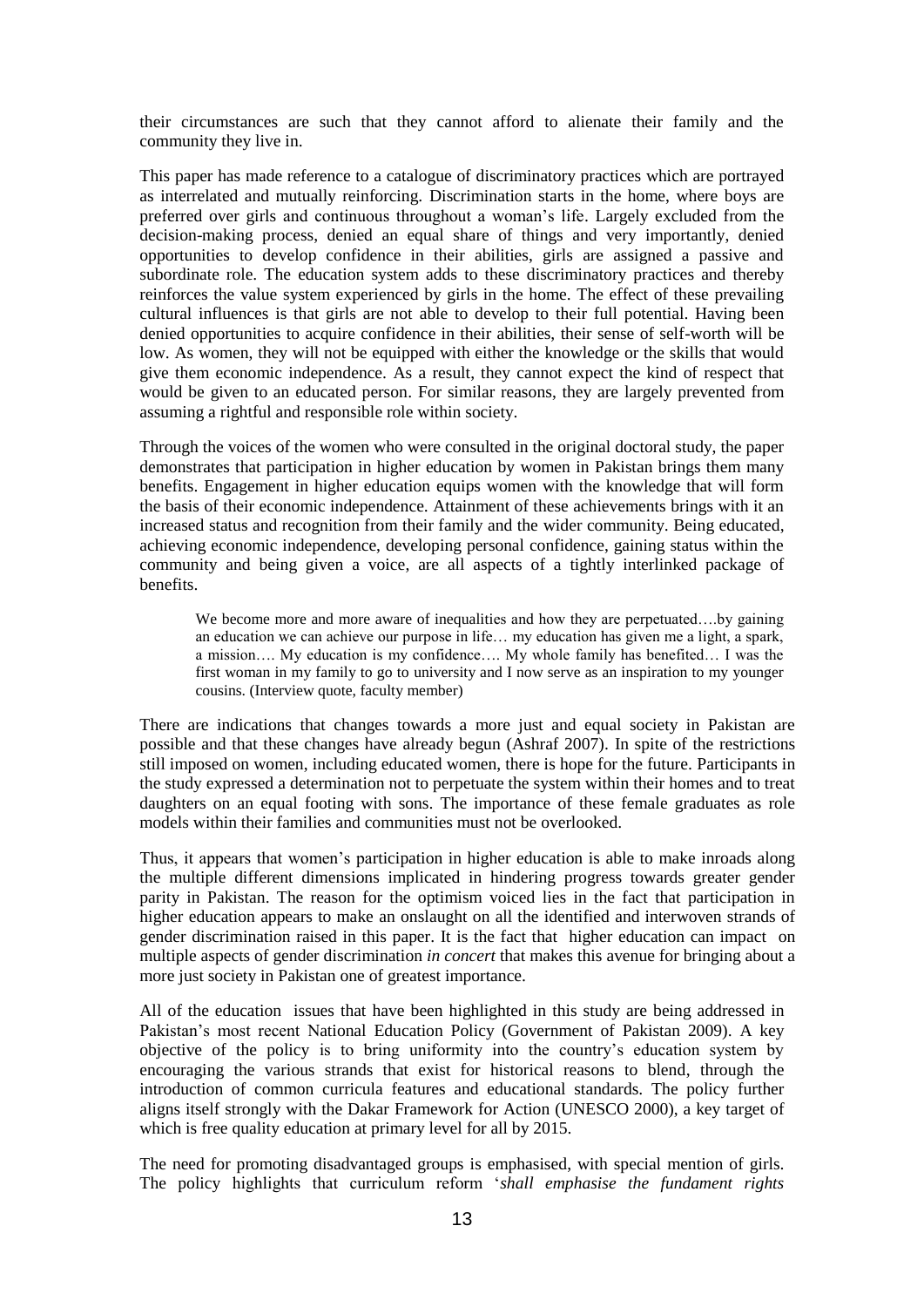*guaranteed to the citizens of Pakistan*" (Government of Pakistan 2009:39), which will raise awareness levels of legal rights for women across the country. The projected vision includes for higher education to contribute to "*the attainment of social goals of developing civic responsibilities, social cohesion and a more tolerant society*" (Government of Pakistan 2009:48). A key focus is on building up a broad educational base, so as not to leave so many young people outside the system.

Teacher quality is addressed, with a focus on sound subject and pedagogical knowledge. The current study suggests that here lies a further opportunity for addressing gender issues: teacher education should raise awareness of practices that treat boys and girls differently and suggest approaches that promote gender parity.

The study has highlighted the role that textbooks play in perpetuating gender inequalities. The quality of textbooks and other learning materials is already under scrutiny in Pakistan (Government of Pakistan 2007; Government of Pakistan 2009). While there has to be a clear focus on promoting effective learning materials, the current findings suggest that textbooks present another key opportunity for closing the gender gap. It seems desirable to commission textbooks which redress the identified imbalance. Textbooks should present women as citizens who are able to make a full contribution to society and contain accounts of women who have made exceptional contributions in various fields of action.

Most significantly, the study has highlighted the *interrelatedness* of different aspects of gender discrimination in Pakistan and hence the need for finding ways of confronting these in concert, wherever possible. Planning for educational reform in Pakistan is clearly a monumental and challenging task. In doing so, focusing on the big picture is essential. However, the findings of this paper suggest that small changes can make an important difference and opportunities for such changes should not be overlooked. Attacking gender issues on a broad front is likely to achieve results where narrower approaches may fail.

Khan (2007) has argued that political commitment in Pakistan has been 'growth oriented' rather than "equity orientated". The 2009 National Education Policy talks of the "*dream of a knowledge-based economy*" (Government of Pakistan 2009; Government of Pakistan 2005c), which is to be realised through graduates who are seen as the 'building blocks' of such an economy (Government of Pakistan 2009). The findings of the current study suggest that the achievement of growth and equity goals should not be seen as separate and hence can be achieved together.

This paper has argued that an effective way of narrowing the gender gap in Pakistan is to develop and implement educational policies with the aim of motivating and enabling increasing numbers of women to participate in higher education. Through participation in higher education, the women who took part in the study have gained insights into the ways gender parities are perpetuated and discovered ways of changing this. It is hoped that many female graduates will take up positions within Pakistan"s education system at different levels and help accelerate its progress towards the full vision of Pakistan"s 2009 National Education Policy.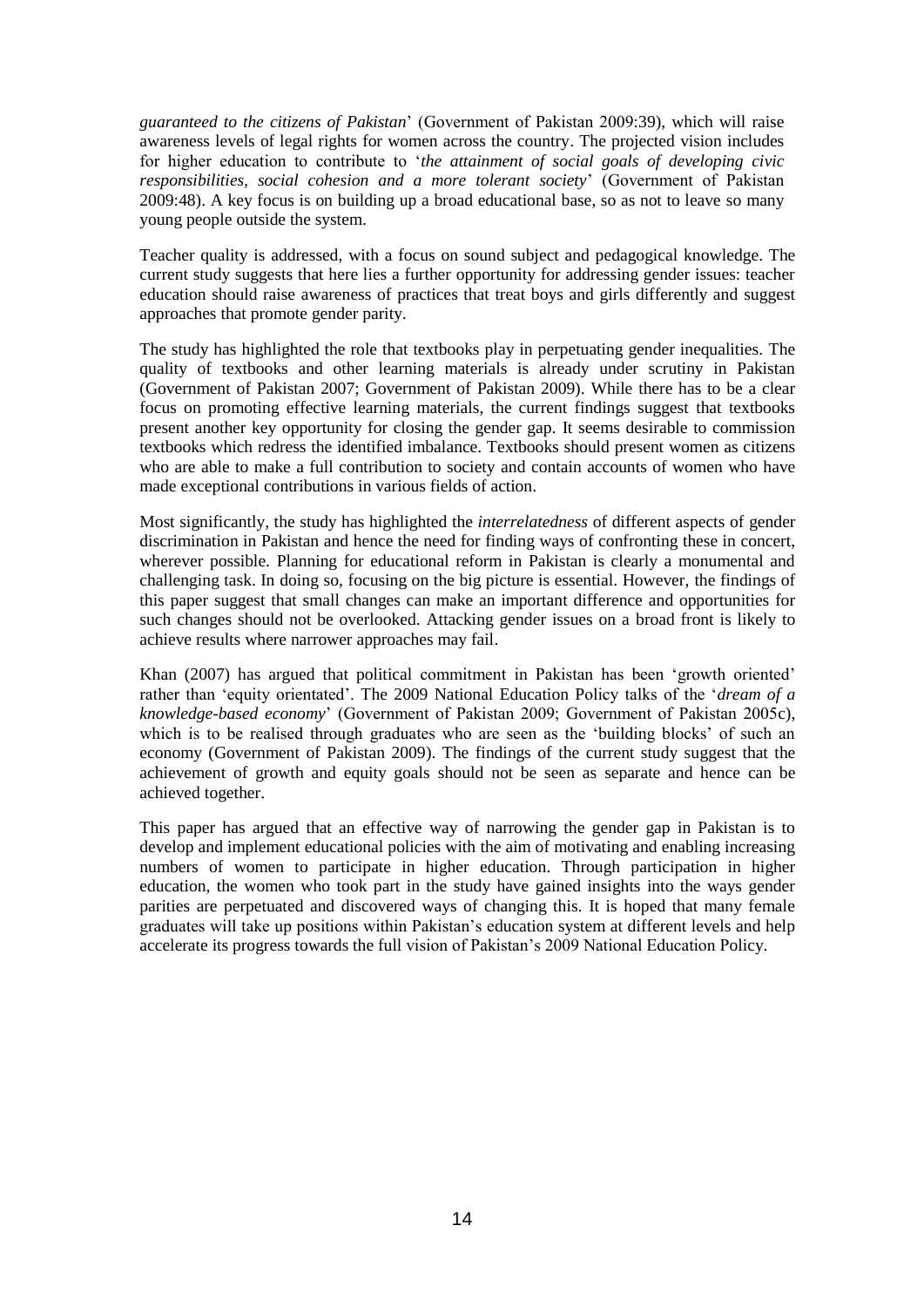### **References**

Ahmad, F. (2001) Modern Traditions? British Muslim Women and Academic Achievement, *Gender and Education*, 13 (2), 137- 152.

Ashraf, D. (2007) Shifting Position and Changing Image: Women Teachers" Experiences in the Northern Areas of Pakistan, in: R. Qureshi & J.F.A. Rarieya (Eds.) *Gender and Education in Pakistan* (Karachi: Oxford University Press).

Coleman, I. (2005) *The Payoff from Women's Rights*, Council on Foreign Relations. Available online: [http://www.cfr.org/publication/7895/payoff\\_from\\_womens\\_rights.html](http://www.cfr.org/publication/7895/payoff_from_womens_rights.html) (accessed: 28 April 2009).

Dean, B.L. (2007a) *The State of Civic Education in Pakistan* Research Report, Aga Khan University, Institute for Educational Development (AKU-IED) August 2007. Available online: [http://www.akdn.org/publications/civil\\_society\\_pakistan\\_edu\\_civic.pdf](http://www.akdn.org/publications/civil_society_pakistan_edu_civic.pdf) (accessed: 28 April 2009).

Dean, B. L. (2007b) Creating Subjects for Gender Apartheid: A Critical Study of an English Language Pakistani Textbook, in: R. Qureshi & J.F.A. Rarieya (Eds.) *Gender and Education in Pakistan* (Karachi: Oxford University Press).

Farah, I. & Bacchus, K. (1999) Educating Girls in Pakistan: Tensions between Economics and Culture, in: L. Fiona & L. Angela (Eds.) *Education, Culture and Economics: Dilemmas for Development* (New York: Garland).

Farah, I. & Shera, S. (2007) Female Education in Pakistan: A Review, in: R. Qureshi & J.F.A. Rarieya (Eds.) *Gender and Education in Pakistan* (Karachi: Oxford University Press).

Government of Pakistan (2009) *Draft National Education Policy 2009* Ministry of Education. Available online:<http://www.moe.gov.pk/nepr/new.pdf> (accessed 28 April 2009).

Government of Pakistan (2007) *National Textbook and Learning Materials Policy and Plan of Action* Ministry of Education Curriculum Wing, Available online: [http://www.moe.gov.pk/Textbook\\_and\\_Learning\\_Materials\\_Policy\\_and\\_Plan\\_of\\_Action280](http://www.moe.gov.pk/Textbook_and_Learning_Materials_Policy_and_Plan_of_Action280607.pdf) [607.pdf](http://www.moe.gov.pk/Textbook_and_Learning_Materials_Policy_and_Plan_of_Action280607.pdf) (accessed 28 April 09).

[Government of Pakistan](http://www.pakistan.gov.pk/) (2005a) *Labor Force Survey (2005-2006)* Federal Bureau of Statistics, Islamabad.

[Government of Pakistan \(](http://www.pakistan.gov.pk/)2005b) *Economic Survey (2005-2006)* Finance Division, Advisor"s Wing, Islamabad .

[Government of Pakistan](http://www.pakistan.gov.pk/) (2005c) *The State of Education in Pakistan 2003-04* Ministry of Education, Islamabad.

Government of Pakistan (2004) *Public Private Partnerships in the Education Sector: Education Sector Reforms Action Plan 2001-2005* Ministry of Education, Islamabad. Available online:<http://www.moe.gov.pk/PPPBooklet-DraftMarch2004%20final.pdf> (accessed: 28 April 2009).

Government of Pakistan (undated) *Non-Formal Basic Education Project* Ministry of Education, Islamabad. Available online:<http://www.moe.gov.pk/nfbpprojectwing6.htm> (accessed: 17 May 2009).

Government of Pakistan (2003) *Report of the Pakistan Commission on the Status of Women* Women Division, Islamabad.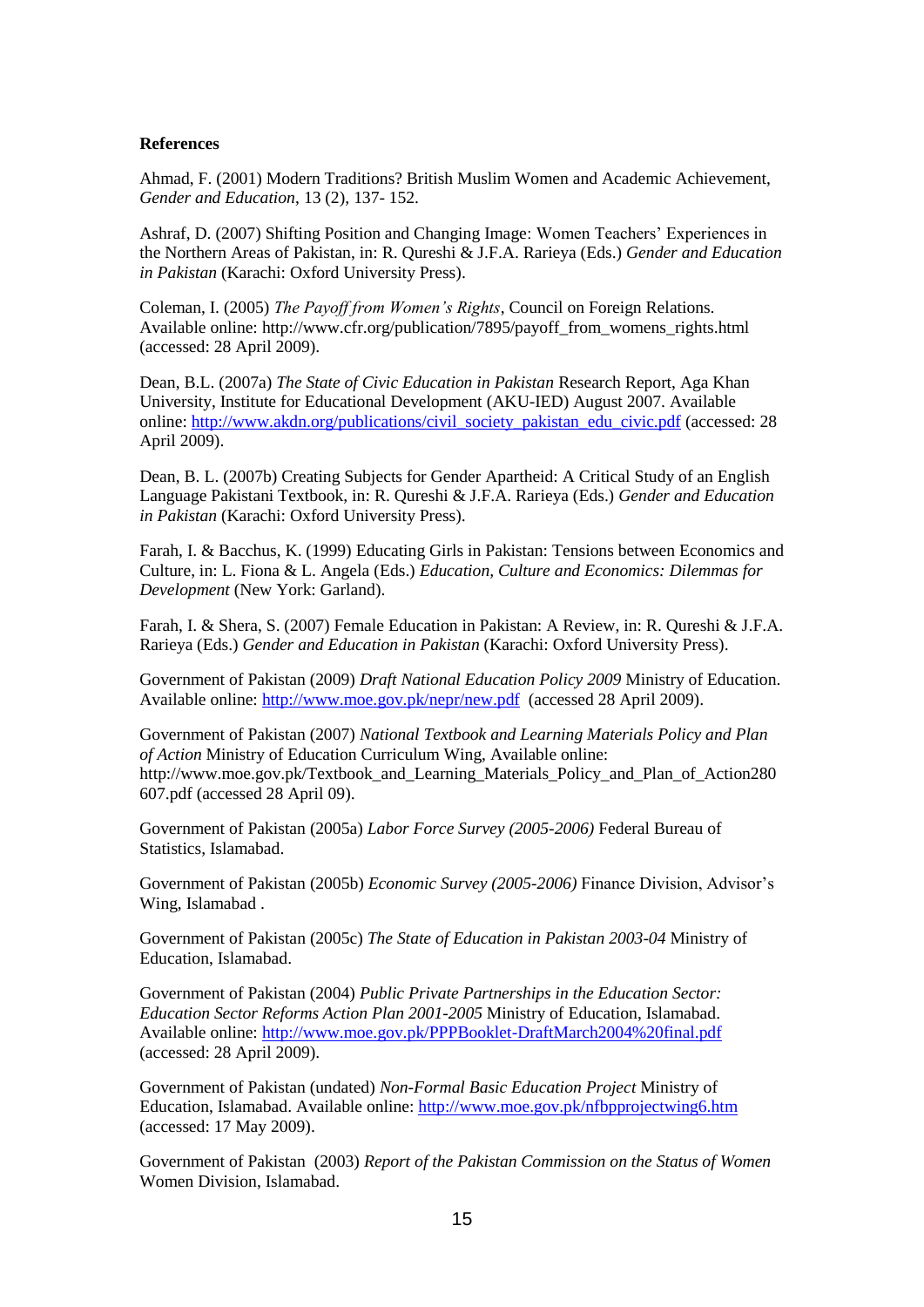Government of Pakistan (2002) *National Commission on the Status of Women* First Annual Report, Islamabad.

[Government of Pakistan \(](http://www.pakistan.gov.pk/)2000) *Economic Survey (2000-2001)* Finance Division, Islamabad.

Haque, M. (2002) *Discrimination starts at Home: A brief on parents' aspirations for adolescents and youth in Pakistan*. Population Council, Islamabad.

Herz, B. & Sperling, G.B. (2004) *What Works in Girls' Education: Evidence and Policies from the Developing World* Council on Foreign Relations, New York.

Jayaweera, S. (1997) Women, Education and Empowerment in Asia, *Gender and Education*, 9(4), 411-23.

Khalid, S.H. & Mujahid-Mukhtar, E. (2002) *The Future of Girls' Education in Pakistan. A study on policy measures and other factors determining girls' education* UNESCO Office, Islamabad.

Khalid, S.M. & Khan, M.F. (2006) Pakistan: the State of Education, *The Muslim World,* 96(2), 305-322.

Khan, S.A. (2007) Gender issues in higher education in Pakistan. Available online: [http://www.international.ac.uk/resources/Gender%20Issues%20in%20Higher%20Education%](http://www.international.ac.uk/resources/Gender%20Issues%20in%20Higher%20Education%20in%20Pakistan.pdf) [20in%20Pakistan.pdf](http://www.international.ac.uk/resources/Gender%20Issues%20in%20Higher%20Education%20in%20Pakistan.pdf) (accessed: 7 November 2009).

Klein, H. & Nestvogel, R. (1992) *Women in Pakistan* (Vanguard Books: Lahore).

Madhani, N. (2007) Career Development in Management at a Pakistani University: Is Gender a Factor? in: R. Qureshi & J.F.A. Rarieya (Eds.) *Gender and Education in Pakistan* (Karachi: Oxford University Press).

Malik, S. (2005) *Impact of Higher Education in Understanding of Social Recognition in Women*, Unpublished PhD thesis, University of Arid Agriculture, Rawalpindi, Pakistan.

Mehdi, T. (2004) *Gender and Violence in Pakistan* The Network for Consumer Protection, Islamabad.

Mutta, A. & Hussain, N. (2004) Class and Gender in School Texts, in A.H. Nayyar and

A. Salim, (Ed). *The Subtle Subversion: The State of Curricula and Textbooks in Pakistan*. (Islamabad: Sustainable Development Policy Institute).

POPIN (undated). *Guidelines on Women's Empowerment* United Nations Population Information Network (POPIN), Department of Economic and Social Affairs, with support from the UN Population Fund (UNFPA). Available online: <http://www.un.org/popin/unfpa/taskforce/guide/iatfwemp.gdl.html> (accessed 31 October 2009).

Qureshi, R., Pirzado, P. & Nasim, S. (2007) Schooling in Rural Sindh, Pakistan, in: R. Qureshi & J.F.A. Rarieya (Eds.) *Gender and Education in Pakistan* (Karachi: Oxford University Press).

Rahman, T. (2008) Language Policy and education in Pakistan, in: S. May & N.H. Hornberger (Eds.) *Encyclopedia of Language and Education, 2nd Edition, Volume 1: Language Policy and Political Issues in Education*, 383-392 (Springer Science+Business Media LLC).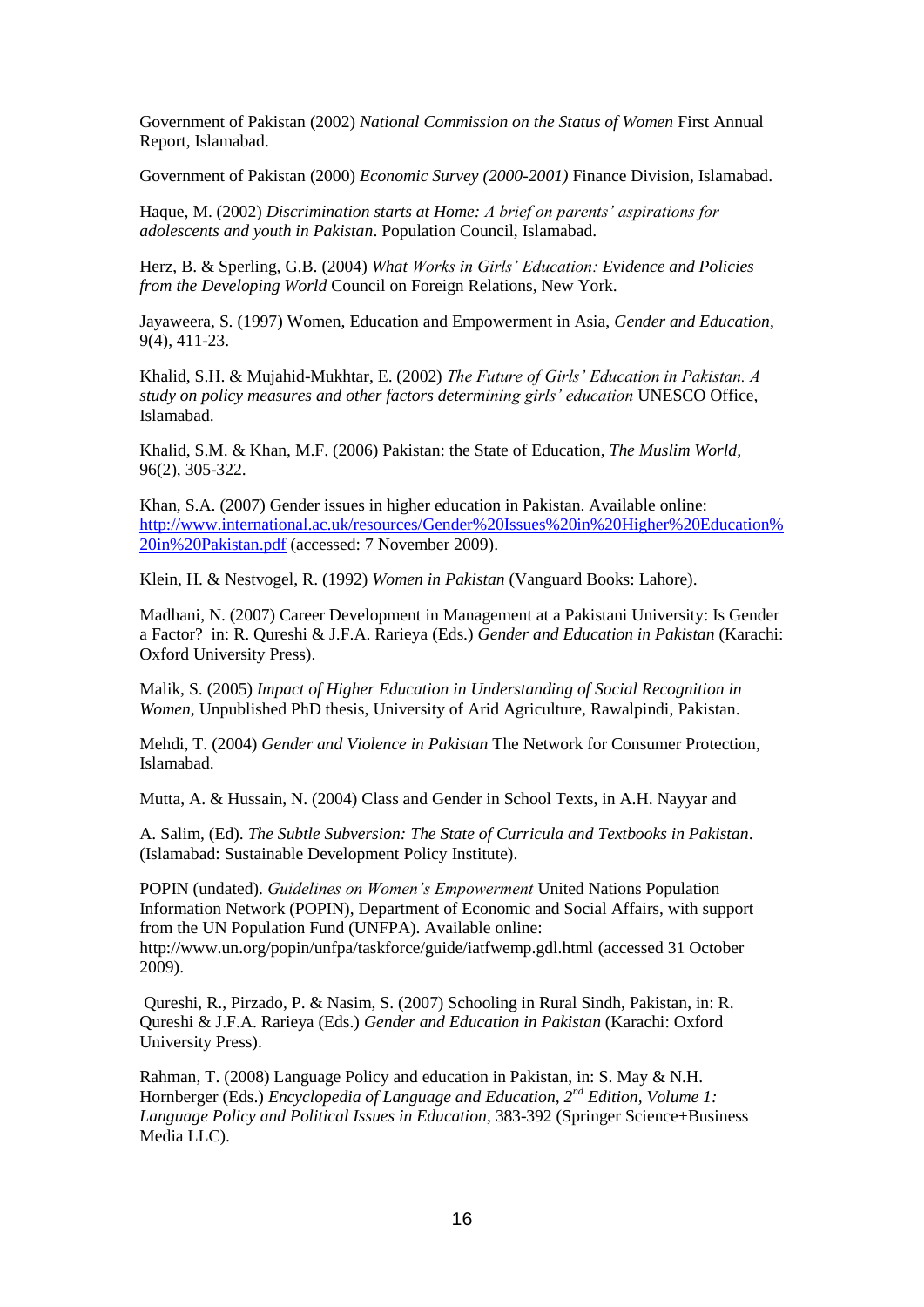Rarieya, J.F.A. (2007) Women in Leadership: Negotiating the Labyrinth, in: R. Qureshi & J.F.A. Rarieya (Eds.) *Gender and Education in Pakistan* (Karachi: Oxford University Press).

Saeed, M. (2007) Education System of Pakistan and the UK: Comparisons in Context to Inter-provincial and Inter-countries Reflections, *Bulletin of Education & Research,* 29(2), 43- 57.

Shami, P.A. & Hussain, K.S. (2005) *Basic Education in Pakistan* AEPAM Research Study No. 181, Academy of Educational Planning and Management, Ministry of Education, Islamabad. Available online:

[http://aepam.edu.pk/Download/Sabir%20Reports/Basic%20Education%20Report%20Final.p](http://aepam.edu.pk/Download/Sabir%20Reports/Basic%20Education%20Report%20Final.pdf) [df](http://aepam.edu.pk/Download/Sabir%20Reports/Basic%20Education%20Report%20Final.pdf) (accessed: 03 May 2009).

SPARK (Society for the Protection of the Rights of Children) (2006) *The state of Pakistan's Children in Pakistan*. Available online: [http://www.sparcpk.org/views\\_sopc\\_2006.php](http://www.sparcpk.org/views_sopc_2006.php) (accessed: 28/04/09)

Stern, N. (2001) *Investing in Education and Institutions: The Path to Growth and Poverty Reduction in Pakistan*, Paper presented at a National Workshop on Pakistan Poverty Reduction Program 2001.

UNDP (2008) *Empowered and equal. Gender Equality Strategy 2008-2011* United Nations Development Programme, New York. Available online: <http://www.undp.org/women/docs/Gender-Equality-Strategy-2008-2011.pdf> (accessed 20 October 2009).

UNDP (2005) *Taking action: Achieving gender equality and empowering women*. Earthscan, London. Available online: [http://www.unmillenniumproject.org/documents/Gender](http://www.unmillenniumproject.org/documents/Gender-frontmatter.pdf)[frontmatter.pdf](http://www.unmillenniumproject.org/documents/Gender-frontmatter.pdf) (accessed 20 October 2009).

UNESCO (2009) *UNESCO What is it? What does it do?* Available online: <http://unesdoc.unesco.org/images/0014/001473/147330e.pdf> (accessed 20 October 2009)

UNESCO (2003) *Gender and Education for All: THE LEAP TO EQUALITY*. (Paris: UNESCO Publishing).

UNESCO (2000) *The Dakar Framework for Action – Education for All: Meeting our Collective Commitments*, Adopted by the World Education Forum, Dakar, Senegal 26-28 April 2000. Available online:<http://unesdoc.unesco.org/images/0012/001211/121147e.pdf> (accessed 28 April 2009).

UNICEF (2006) *The state of the world's children* South Asian Edition. Women and Children, New York.

United Nations (2001) *Road Map Towards the Implementation of the United nations Millennium Declaration: Report of the Secretary-General*. New York: UN. Available online: <http://unpan1.un.org/intradoc/groups/public/documents/UN/UNPAN004152.pdf>(accessed 2 November 2009).

United Nations (2000) *United Nations Millennium Declaration*. Resolution adopted by the General Assembly, 8th September 2000. Available online: <http://www.un.org/millennium/declaration/ares552e.htm> (accessed 20 October 2009).

United Nations (2000a) *Beijing + 5 Process and Beyond*, Division for the Advancement of Women. Available online:

<http://www.un.org/womenwatch/daw/followup/bfbeyond.htm> (accessed 23 April 2008).

United Nations (1996) *Report on the Fourth World Conference on Women. Beijing, 4-15 Sept. 1995.* United Nations: New York. Available online: